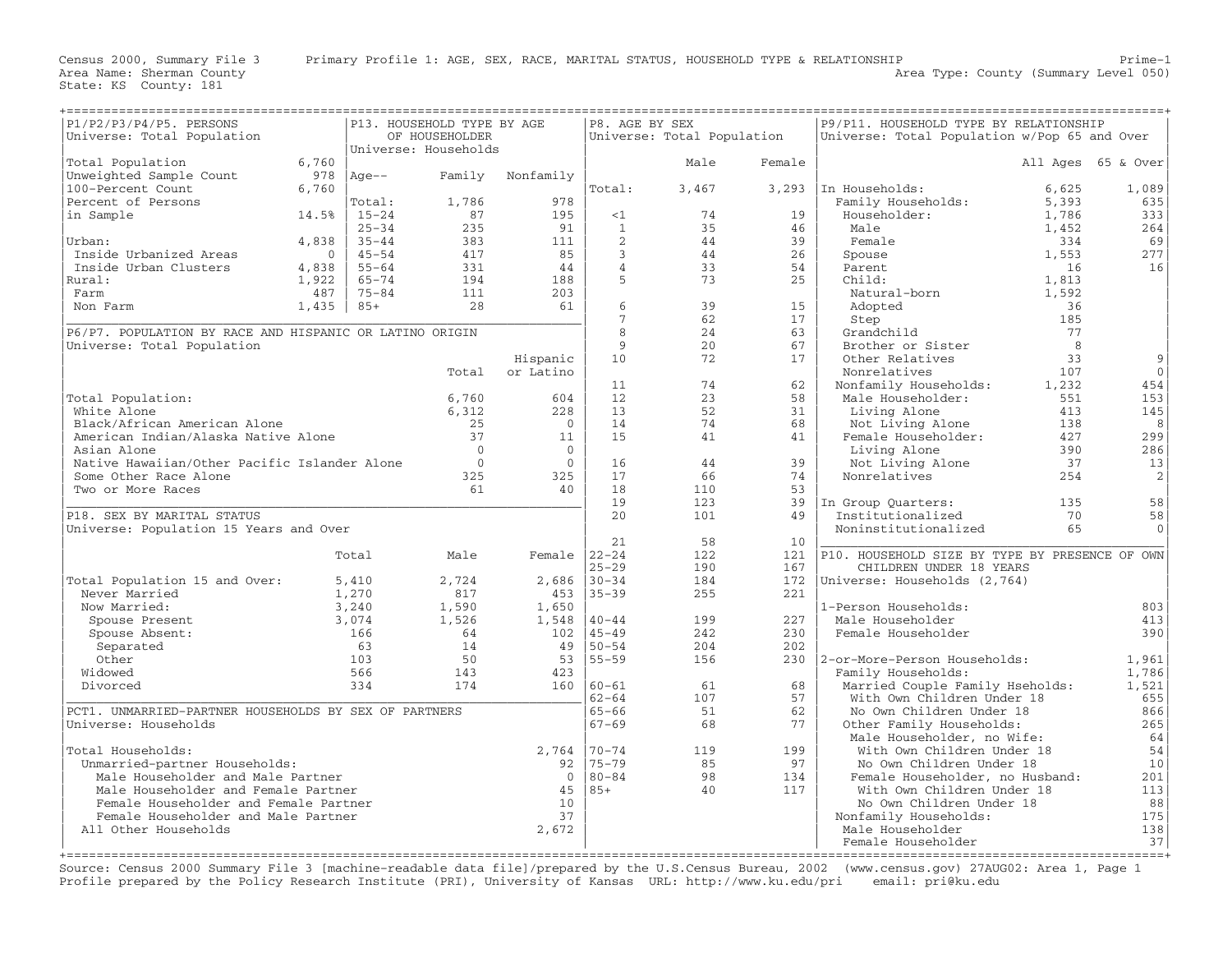Census 2000, Summary File 3 Primary Profile 2: GRANDPARENTS; FAMILY TYPE; CITIZENSHIP, BIRTHPLACE, ENTRY YEAR; LANGUAGE Prime−2 Area Type: County (Summary Level 050) Area Name: Sherman County<br>State: KS County: 181

| PCT8. GRANDPARENTS BY LENGTH OF TIME RESPONSIBLE<br>FOR GRANDCHILDREN UNDER 18 YEARS<br>Universe: Population 30 Years and Over in Households Universe: Families                     |                      | UNDER 18 YEARS BY AGE OF OWN CHILDREN                                                                                                                  |             |                | P15. FAMILY TYPE BY PRESENCE OF OWN CHILDREN   P21. PLACE OF BIRTH BY CITIZENSHIP STATUS<br>Universe: Total Population |                                       |
|-------------------------------------------------------------------------------------------------------------------------------------------------------------------------------------|----------------------|--------------------------------------------------------------------------------------------------------------------------------------------------------|-------------|----------------|------------------------------------------------------------------------------------------------------------------------|---------------------------------------|
|                                                                                                                                                                                     |                      |                                                                                                                                                        |             |                | Total Population:                                                                                                      | 6,760                                 |
| Total Pop. 30+ in Households: 3,904                                                                                                                                                 |                      | Total Families: 1,786                                                                                                                                  |             |                | Native:                                                                                                                | 6,641                                 |
| Living with Own Grandchildren                                                                                                                                                       |                      | Married Couple Families: 1,521<br>With Own Children Under 18: 655<br>Under 6 Years Only 118<br>Under 6 and 6 to 17 Years 182<br>6 to 17 Years Only 162 |             |                | Born in State of Residence                                                                                             | 4,018                                 |
| Under 18 Years:                                                                                                                                                                     | 60                   |                                                                                                                                                        |             |                | Born in Other State in the                                                                                             |                                       |
| Grandparents Responsible for                                                                                                                                                        |                      |                                                                                                                                                        |             |                | United States:                                                                                                         | 2,585                                 |
| Own Grandchildren Under 18 Years: 29                                                                                                                                                |                      |                                                                                                                                                        |             |                | Northeast                                                                                                              | 79                                    |
| Length of Time --                                                                                                                                                                   |                      |                                                                                                                                                        |             |                | Midwest                                                                                                                | 728                                   |
| Less Than 6 Months                                                                                                                                                                  | $\overline{0}$       | No Own Children Under 18                                                                                                                               |             | 866            | South                                                                                                                  | 421                                   |
| 6 to 11 Months                                                                                                                                                                      | $\Omega$             |                                                                                                                                                        |             |                | West                                                                                                                   | 1,357                                 |
| 1 to 2 Years                                                                                                                                                                        | $\bigcirc$           | Other Families: 265<br>Male Householder, 265<br>No Wife Present: 64<br>With Own Children_Under 18: 54<br>54                                            |             |                | Born Outside the United States:                                                                                        | 38                                    |
| 3 to 4 Years<br>5 Years or More                                                                                                                                                     | $\overline{9}$<br>20 |                                                                                                                                                        |             |                | Puerto Rico                                                                                                            | $\overline{0}$<br>$\Omega$            |
|                                                                                                                                                                                     |                      |                                                                                                                                                        |             |                | U.S. Island Areas                                                                                                      |                                       |
|                                                                                                                                                                                     |                      | Under 6 Years Only                                                                                                                                     |             | 40             | Born Abroad of American<br>Parent (s)                                                                                  | 38                                    |
| Grandparents Not Responsible for<br>Own Grandchildren Under 18 Years 31                                                                                                             |                      |                                                                                                                                                        |             |                |                                                                                                                        |                                       |
|                                                                                                                                                                                     |                      |                                                                                                                                                        |             |                | Foreign Born:                                                                                                          | 119                                   |
| Not Living with Own Grandchildren                                                                                                                                                   |                      | Under 6 and 6 to 17 Years<br>6 to 17 Years 6 6<br>No Own Children Under 18 10                                                                          |             |                | Foreign Born:<br>Naturalized Citizen                                                                                   | 69                                    |
| Under 18 Years:                                                                                                                                                                     | 3,844                |                                                                                                                                                        |             |                | Not a Citizen                                                                                                          | 50                                    |
|                                                                                                                                                                                     |                      | Female Householder,                                                                                                                                    |             |                |                                                                                                                        |                                       |
|                                                                                                                                                                                     |                      | No Husband Present:                                                                                                                                    |             |                |                                                                                                                        |                                       |
| PCT9. HOUSEHOLD RELATIONSHIP BY GRANDPARENTS LIVING                                                                                                                                 |                      |                                                                                                                                                        |             |                |                                                                                                                        |                                       |
| WITH OWN GRANDCHILDREN UNDER 18 YEARS BY                                                                                                                                            |                      |                                                                                                                                                        |             |                |                                                                                                                        |                                       |
| RESPONSIBILITY FOR OWN GRANDCHILDREN                                                                                                                                                |                      |                                                                                                                                                        |             |                |                                                                                                                        |                                       |
| Universe: Population 30 Years and Over in                                                                                                                                           |                      | 6 to 17 Years Only                                                                                                                                     |             | 67             |                                                                                                                        |                                       |
| Households                                                                                                                                                                          |                      | No Own Children Under 18                                                                                                                               |             | 88             | Total Population 5 and Over:                                                                                           | 6,346                                 |
|                                                                                                                                                                                     |                      |                                                                                                                                                        |             |                |                                                                                                                        |                                       |
| Total Pop. 30+ in Households: 3,904                                                                                                                                                 |                      | P23. YEAR OF ENTRY BY CITIZENSHIP STATUS                                                                                                               |             |                | Speak Only English                                                                                                     | 5,753                                 |
|                                                                                                                                                                                     |                      | Universe: Foreign-born Population                                                                                                                      |             |                |                                                                                                                        |                                       |
| Householder or Spouse:<br>Living w/Own Grandchild Under 18:<br>Householder or Spouse:                                                                                               | 3,722<br>60          |                                                                                                                                                        | Naturalized | Not a          | Speak Spanish:                                                                                                         | 480<br>346                            |
| Responsible for Own Grandchild                                                                                                                                                      | 29                   | waturalized<br>Year of Entry-- Citizen                                                                                                                 |             | Citizen        | Speak English "Very Well"<br>Speak English "Very Well"<br>Speak Erglish "Well"                                         | 58                                    |
| Not Responsible for Own Grandchild                                                                                                                                                  | 31                   |                                                                                                                                                        |             |                | Speak English "Not Well"                                                                                               | 57                                    |
| Not Living w/Own Grandchild Under 18                                                                                                                                                | 3,662                |                                                                                                                                                        |             | 50             | Speak English "Not at All"                                                                                             | 19                                    |
|                                                                                                                                                                                     |                      | Total Foreign-born: 69<br>1990 to March 2000 43<br>1980 to 1989 17<br>Before 1980 9                                                                    |             | 25             |                                                                                                                        |                                       |
| Parent or Parent-in-Law of                                                                                                                                                          |                      |                                                                                                                                                        |             | 14             | Speak Other Indo-European Lang.:                                                                                       | 95                                    |
| Householder:                                                                                                                                                                        | 18                   |                                                                                                                                                        |             | 11             | Speak English "Very Well"                                                                                              | 95                                    |
| Living w/Own Grandchild Under 18:                                                                                                                                                   | $\overline{0}$       |                                                                                                                                                        |             |                | Speak English "Well"                                                                                                   | $\overline{0}$                        |
| Responsible for Own Grandchild                                                                                                                                                      | $\bigcap$            | P22. YEAR OF ENTRY                                                                                                                                     |             |                | Speak English "Not Well"<br>Speak English "Not Well"<br>Speak English "Not at All"                                     | $\overline{0}$                        |
| Not Responsible for Own Grandchild                                                                                                                                                  | $\overline{0}$       | Universe: Foreign-born Population                                                                                                                      |             |                |                                                                                                                        | $\overline{0}$                        |
| Not Living w/Own Grandchild Under 18                                                                                                                                                | 18                   |                                                                                                                                                        |             |                |                                                                                                                        |                                       |
|                                                                                                                                                                                     |                      | Total Foreign-born Population:                                                                                                                         |             | 119            | Speak Asian/Pacific Island Lang.:                                                                                      | $\begin{array}{c} 9 \\ 9 \end{array}$ |
| Other Relatives or Nonrelatives of                                                                                                                                                  |                      |                                                                                                                                                        |             |                | Speak English "Very Well"<br>Speak English "Well"<br>Speak English "Not Well"                                          |                                       |
|                                                                                                                                                                                     |                      | 1995 to March 2000                                                                                                                                     |             | 20             |                                                                                                                        | $\mathsf{O}\xspace$                   |
|                                                                                                                                                                                     |                      | 1990 to 1994                                                                                                                                           |             | 48             |                                                                                                                        | $\mathbf 0$                           |
| Householder:<br>Living w/Own Grandchild Under 18:<br>Responsible for Own Grandchild 0<br>Not Responsible for Own Grandchild 0<br>Not Responsible for Own Grandchild Under 18<br>164 |                      | 1985 to 1989                                                                                                                                           |             | 19             | Speak English "Not at All"                                                                                             | $\mathbb O$                           |
|                                                                                                                                                                                     |                      | 1980 to 1984                                                                                                                                           |             | 12             |                                                                                                                        |                                       |
|                                                                                                                                                                                     |                      | 1975 to 1979                                                                                                                                           |             | -9             | Speak Other Languages:                                                                                                 | $\overline{9}$<br>$\mathsf 9$         |
|                                                                                                                                                                                     |                      | 1970 to 1974<br>1965 to 1969                                                                                                                           |             | $\overline{2}$ | Speak English "Very Well"<br>Speak English "Well"                                                                      | $\overline{0}$                        |
|                                                                                                                                                                                     |                      | Before 1965                                                                                                                                            |             |                | Speak English "Not Well"                                                                                               | $\mathbf 0$                           |
|                                                                                                                                                                                     |                      |                                                                                                                                                        |             |                | Speak English "Not at All"                                                                                             | $\mathbf{0}$                          |
|                                                                                                                                                                                     |                      |                                                                                                                                                        |             |                |                                                                                                                        |                                       |
|                                                                                                                                                                                     |                      |                                                                                                                                                        |             |                |                                                                                                                        |                                       |

Source: Census 2000 Summary File 3 [machine−readable data file]/prepared by the U.S.Census Bureau, 2002 (www.census.gov) 27AUG02: Area 1, Page 2 Profile prepared by the Policy Research Institute (PRI), University of Kansas URL: http://www.ku.edu/pri email: pri@ku.edu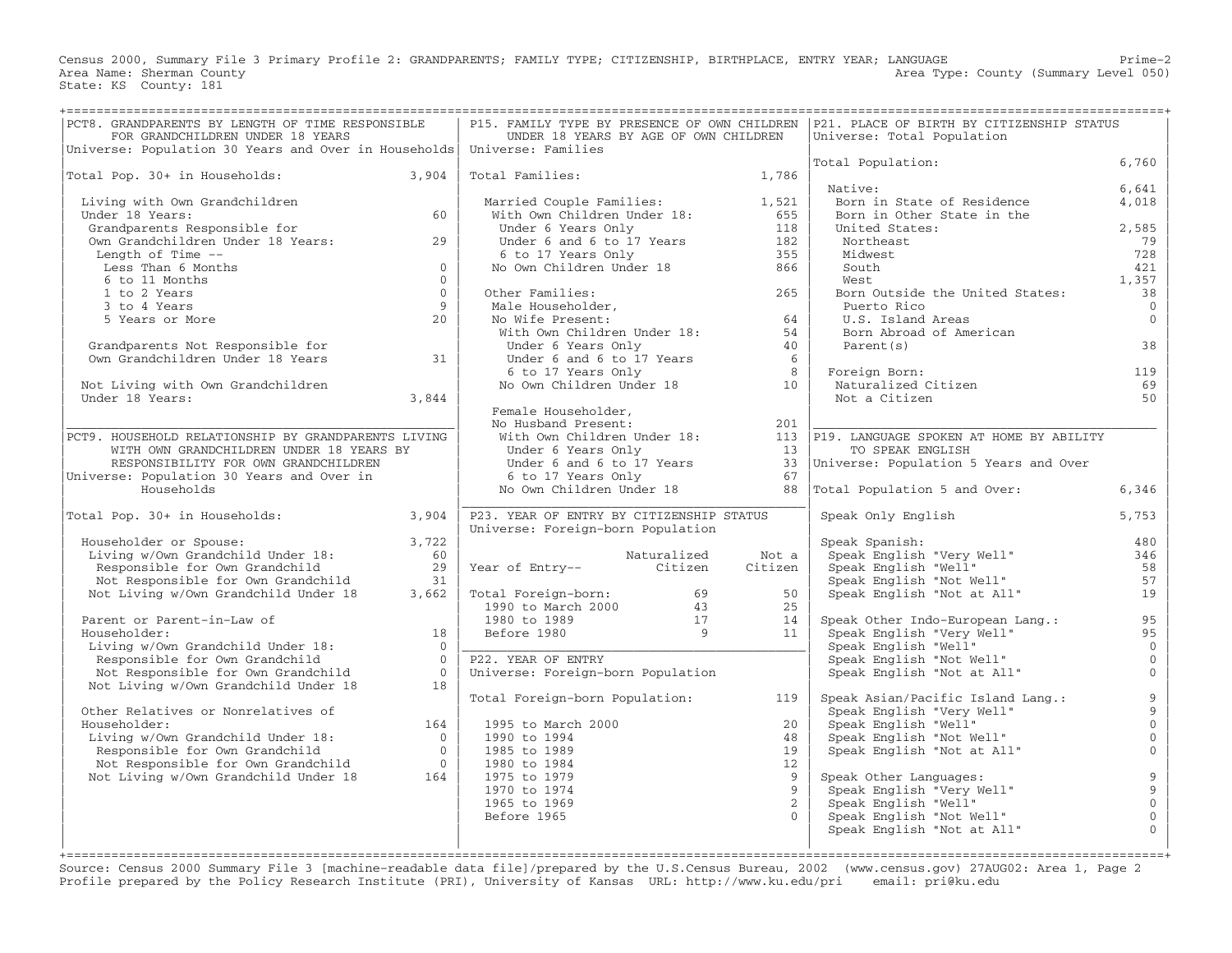State: KS County: 181

| PCT16/PCT18 ANCESTRY                                                   |                |                |                         |                |                     |                                       |              |                     |
|------------------------------------------------------------------------|----------------|----------------|-------------------------|----------------|---------------------|---------------------------------------|--------------|---------------------|
| Two Universes: PCT16-Persons; PCT18-Total Ancestry Categories Reported |                |                |                         |                |                     |                                       |              |                     |
|                                                                        | First          | Total          |                         | First          | Total               |                                       | First        | Total               |
| First Ancestry                                                         | 4,627          | N/A            |                         | Reported       | Reported            |                                       | Reported     | Reported            |
| Total Specified Ancestries                                             | N/A            | 5,937          |                         |                |                     |                                       |              |                     |
| Acadian/Cajun                                                          | $\mathbf{0}$   | $\Omega$       | Israeli                 | $\mathbf{0}$   | $\mathbf{0}$        | West Indian (Exc Hisp Gp):            | $\mathbf{0}$ | $\mathsf{O}\xspace$ |
| Afghan                                                                 | $\Omega$       | $\Omega$       | Italian                 | 50             | 50                  | Bahamian                              | $\Omega$     | $\circ$             |
| Albanian                                                               | $\mathbf{0}$   | $\mathbf{0}$   | Latvian                 | $\mathbf 0$    | $\mathbf{0}$        | Barbadian                             | $\mathbf{0}$ | $\mathsf{O}\xspace$ |
| Alsatian                                                               | $\Omega$       | $\Omega$       | Lithuanian              | $\Omega$       | $\Omega$            | Belizean                              | $\Omega$     | $\mathsf{O}\xspace$ |
| Arab:                                                                  | 2              | $\overline{4}$ | Luxemburger             | $\Omega$       | $\Omega$            | Bermudan                              | $\Omega$     | $\mathsf{O}\xspace$ |
| Egyptian                                                               | $\Omega$       | $\Omega$       | Macedonian              | $\Omega$       | $\Omega$            | British West Indian                   | $\Omega$     | $\overline{0}$      |
| Iraqi                                                                  | $\cap$         | $\mathbf{0}$   | Maltese                 | $\Omega$       | $\mathbf{0}$        | Dutch West Indian                     | $\Omega$     | $\mathsf{O}\xspace$ |
| Jordanian                                                              | $\cap$         | $\Omega$       | New Zealander           | $\Omega$       | $\Omega$            | Haitian                               | $\Omega$     | $\mathbf{O}$        |
| Lebanese                                                               | $\Omega$       | $\Omega$       | Northern European       | $\Omega$       | $\mathbf{0}$        | Jamaican                              | $\cap$       | $\mathbf 0$         |
| Moroccan                                                               | $\Omega$       | $\Omega$       | Norwegian               | 159            | 170                 | Trinidadian & Tobagonian              | $\cap$       | $\mathbf{O}$        |
| Palestinian                                                            | $\Omega$       | $\mathbf{0}$   | Pennsylvania German     | $\overline{0}$ | $\mathbf{0}$        | U.S. Virgin Islander                  | $\Omega$     | $\mathsf{O}\xspace$ |
| Syrian                                                                 | $\Omega$       | $\Omega$       | Polish                  | 55             | 105                 | West Indian                           | $\Omega$     | $\mathbf{0}$        |
| Arab/Arabic                                                            | $\overline{a}$ | $\overline{a}$ | Portuguese              | $\Omega$       | $\Omega$            | Other West Indian                     | $\Omega$     | $\mathbf{O}$        |
| Other Arab                                                             | $\Omega$       | $\Omega$       | Romanian                | $\Omega$       | $\Omega$            | Yuqoslavian                           | $\Omega$     | $\mathbf{0}$        |
| Armenian                                                               | $\Omega$       | $\mathbf{0}$   | Russian                 | $\mathbf{0}$   | 17                  | Other Groups**                        | 676          | 736                 |
| Assyrian/Chaldean/Syriac                                               | $\Omega$       | $\Omega$       | Scandinavian            | $\Omega$       | $\Omega$            | Unclassified or                       |              |                     |
| Australian                                                             | $\Omega$       | $\Omega$       | Scotch-Irish            | 85             | 104                 | Not Reported                          | 2,133        | N/A                 |
| Austrian                                                               | $\Omega$       | $\Omega$       | Scottish                | 31             | 40                  |                                       |              |                     |
| Basque                                                                 | $\Omega$       | $\Omega$       | Serbian                 | $\Omega$       | $\Omega$            | PCT21. RESIDENCE IN 1995              |              |                     |
| Belgian                                                                | $\Omega$       | $\mathbf{0}$   | Slavic                  | $\mathbf{0}$   | $\mathbf{0}$        | Universe: Population 5 Years and Over |              |                     |
| Brazilian                                                              | $\Omega$       | $\Omega$       | Slovak                  | $\Omega$       | $\Omega$            |                                       |              |                     |
| British                                                                | 9              | $\overline{9}$ | Slovene                 | $\mathbf{0}$   | 26                  | Total Population 5 and Over:          |              | 6,346               |
| Bulgarian                                                              | $\Omega$       | $\Omega$       | Soviet Union            | $\Omega$       | $\Omega$            |                                       |              |                     |
| Canadian                                                               | 8              | 8              | Subsaharan African:     | $\Omega$       | $\mathbf{0}$        | Same House in 1995                    |              | 3,660               |
| Carpatho Rusyn                                                         | $\Omega$       | $\Omega$       | Cape Verdean            | $\Omega$       | $\Omega$            | Different House in 1995:              |              | 2,686               |
| Celtic                                                                 | $\Omega$       | $\mathbf{0}$   | Ethiopian               | $\Omega$       | $\mathsf{O}\xspace$ | In United States in 1995:             |              | 2,645               |
| Croatian                                                               | $\Omega$       | 5              | Ghanian                 | $\Omega$       | $\Omega$            | Same City or Town:                    |              | 893                 |
| Cypriot                                                                | $\Omega$       | $\mathbf{0}$   | Kenyan                  | $\Omega$       | $\mathbf{0}$        | Same County                           |              | 893                 |
| Czech                                                                  | 28             | 47             | Liberian                | $\Omega$       | $\Omega$            | Different County (Same State)         |              | $\overline{0}$      |
| Czechoslovakian                                                        | $\overline{0}$ | $\overline{0}$ | Nigerian                | $\Omega$       | $\mathbf{0}$        | Not Same City or Town:                |              | 1,752               |
| Danish                                                                 | 55             | 79             | Senegalese              | $\Omega$       | $\Omega$            | Same County                           |              | 234                 |
| Dutch                                                                  | 54             | 100            | Sierra Leonean          | $\Omega$       | $\Omega$            | Different County:                     |              | 1,518               |
| Eastern European                                                       | $\Omega$       | $\mathbf{0}$   | Somalian                | $\Omega$       | $\Omega$            | Same State                            |              | 809                 |
| English                                                                | 385            | 657            | South African           | $\Omega$       | $\mathbf{0}$        | Different State:                      |              | 709                 |
| Estonian                                                               | $\Omega$       | $\Omega$       | Sudanese                | $\Omega$       | $\Omega$            | Northeast                             |              | 6                   |
| European                                                               | 61             | 61             | Ugandan                 | $\Omega$       | $\Omega$            | Midwest                               |              | 102                 |
| Finnish                                                                | $\Omega$       | $\overline{0}$ | Zairian                 | $\Omega$       | $\mathbf{0}$        | South                                 |              | 159                 |
| French (Except Basque)                                                 | 55             | 108            | Zimbabwean              | $\Omega$       | $\Omega$            | West                                  |              | 442                 |
| French Canadian                                                        | $\Omega$       | 5              | African                 | $\Omega$       | $\Omega$            | In Puerto Rico in 1995:               |              | $\mathbf 0$         |
| German                                                                 | 1,608          | 1,874          | Other Subsaharan Af     | $\Omega$       | $\Omega$            | Same City or Town                     |              | $\circ$             |
| German Russian                                                         | $\mathbf{0}$   | $\Omega$       | Swedish                 | 218            | 318                 | Not Same City or Town                 |              | $\mathbf{0}$        |
| Greek                                                                  | $\Omega$       | $\Omega$       | Swiss                   | 13             | 24                  | Same Municipio                        |              | $\circ$             |
| Guyanese                                                               | $\cap$         | $\Omega$       | Turkish                 | $\Omega$       | $\Omega$            | Different Municipio                   |              | $\mathbf{0}$        |
| Hungarian                                                              | $\Omega$       | $\Omega$       | Ukranian                | $\mathbf{0}$   | $\mathbf{0}$        | Elsewhere in 1995:                    |              | 41                  |
| Icelander                                                              | $\Omega$       | $\Omega$       | United States/American* | 652            | 652                 | U.S. Island Areas                     |              | $\Omega$            |
| Iranian                                                                | $\Omega$       | $\Omega$       | Welsh                   | 8              | 24                  | Foreign Country or at Sea             |              | 41                  |
| Irish                                                                  | 415            | 714            |                         |                |                     |                                       |              |                     |

| \* Includes only people reporting "U.S." or "American" as their sole ancestry. For example, "Irish−American" is tallied only as "Irish". |

\*\* Includes most reported ancestries which are equivalent to specific race & Hispanic/Latino groups, such as Cree, Thai, Samoan & Cuban. +===================================================================================================================================================+

Source: Census 2000 Summary File 3 [machine−readable data file]/prepared by the U.S.Census Bureau, 2002 (www.census.gov) 27AUG02: Area 1, Page 3 Profile prepared by the Policy Research Institute (PRI), University of Kansas URL: http://www.ku.edu/pri email: pri@ku.edu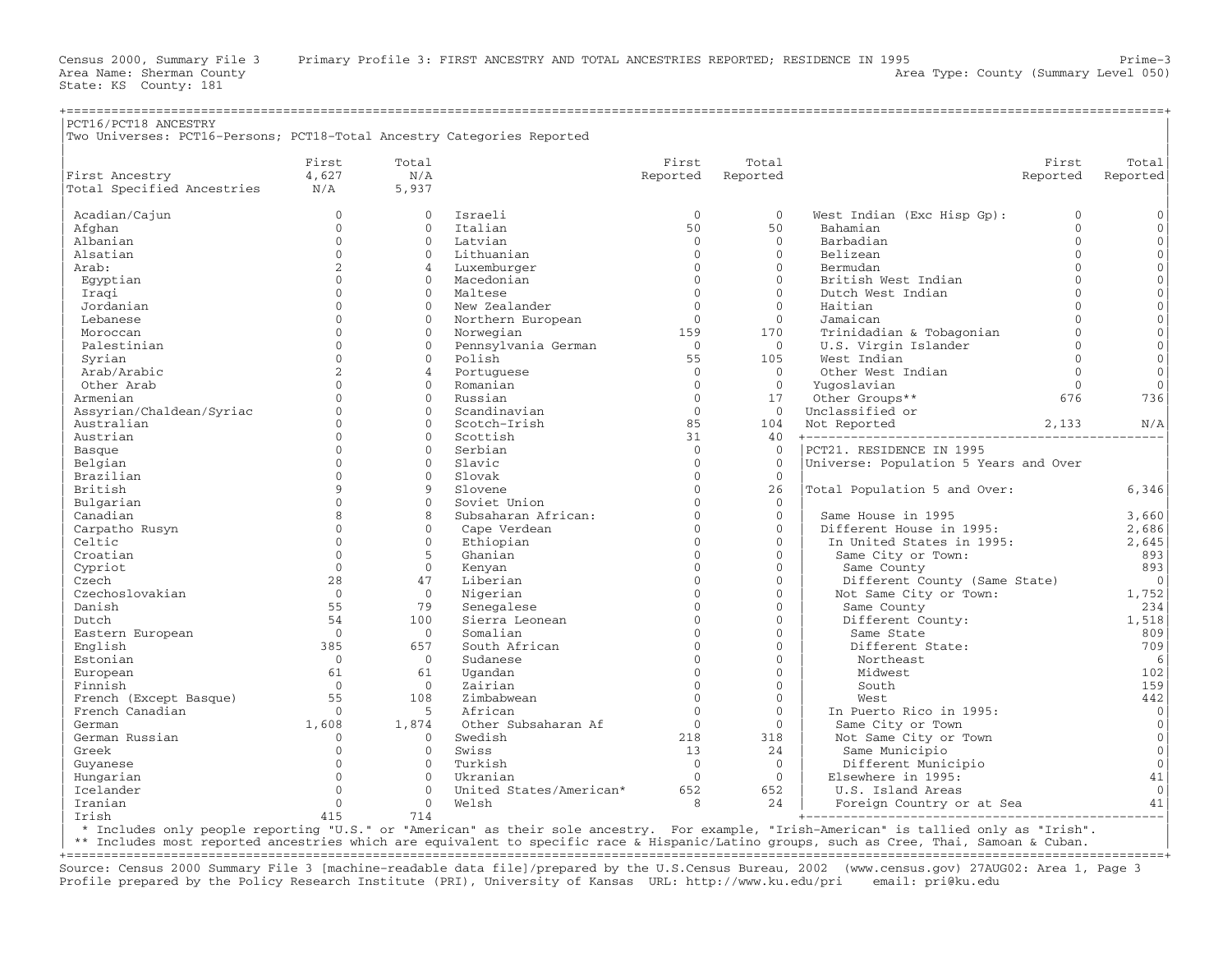Census 2000, Summary File 3 Primary Profile 4: SCHOOL ENROLLMENT AND EDUCATIONAL ATTAINMENT BY RACE & HISP./LATINO Prime−4 Area Name: Sherman County (Summary Level 050) (Area Type: County (Summary Level 050) State: KS County: 181

| P147A-I. SCHOOL ENROLLMENT BY LEVEL AND SCHOOL TYPE BY RACE (*) AND HISPANIC OR LATINO (**)<br>Universe: Population 3 Years and Over |       |          |                   |       |          |       |          |           |             |
|--------------------------------------------------------------------------------------------------------------------------------------|-------|----------|-------------------|-------|----------|-------|----------|-----------|-------------|
|                                                                                                                                      |       |          |                   |       | Native   |       |          |           |             |
|                                                                                                                                      |       |          | Black Amer Indian |       | Hawaiian | Other | Two or * |           | White Alone |
|                                                                                                                                      | White | /Af Amer | /Alaska Nat       | Asian | /Pac Isl | Race  | More *   | Hispanic  | not Hisp.   |
|                                                                                                                                      | Alone | Alone    | Alone             | Alone | Alone    | Alone | Races *  | or Latino | or Latino   |
|                                                                                                                                      |       |          |                   |       |          |       |          |           |             |
| Total Population 3 and Over:                                                                                                         | 6,085 | 25       | 36                |       |          | 306   | $51 *$   | 550       | 5,881       |
| In Nursery School/Preschool:                                                                                                         | 88    |          |                   |       |          | 16    | ∩ *      | 21        | 83          |
| Public School                                                                                                                        | 49    |          |                   |       |          | 16    | ∩ *      | 21        | 44          |
| Private School                                                                                                                       | 39    |          |                   |       |          |       |          |           | 39          |
| Enrolled in Kindergarten:                                                                                                            | 46    |          |                   |       |          | 12    | ∩ *      | 23        | 38          |
| Public School                                                                                                                        | 46    |          |                   |       |          | 12    | ∩ *      | 23        | 38          |
| Private School                                                                                                                       |       |          |                   |       |          |       |          |           |             |
| Enrolled in Grade $1$ - Grade 8:                                                                                                     | 707   |          |                   |       |          | 55    | $23 *$   | 122       | 664         |
| Public School                                                                                                                        | 699   |          |                   |       |          | 55    | $23 *$   | 122       | 656         |
| Private School                                                                                                                       |       |          |                   |       |          |       |          |           |             |
| Enrolled in Grade $9 -$ Grade12:                                                                                                     | 327   |          |                   |       |          |       |          |           | 321         |
| Public School                                                                                                                        | 312   |          |                   |       |          |       | $\star$  |           | 306         |
| Private School                                                                                                                       | 15    |          |                   |       |          |       |          |           | 15          |
| Enrolled in College:                                                                                                                 | 484   |          |                   |       |          |       |          |           | 484         |

| Public School 462 0 0 0 0 0 0 \* 0 462 | | Private School 22 0 0 0 0 0 0 \* 0 22 | | Not Enrolled in School 4,433 11 22 0 0 216 28 \* 371 4,291 | |\_\_\_\_\_\_\_\_\_\_\_\_\_\_\_\_\_\_\_\_\_\_\_\_\_\_\_\_\_\_\_\_\_\_\_\_\_\_\_\_\_\_\_\_\_\_\_\_\_\_\_\_\_\_\_\_\_\_\_\_\_\_\_\_\_\_\_\_\_\_\_\_\_\_\_\_\_\_\_\_\_\_\_\_\_\_\_\_\_\_\_\_\_\_\_\_\_\_\_\_\_\_\_\_\_\_\_\_\_\_\_\_\_\_\_\_\_\_\_\_\_\_\_\_\_\_\_\_\_\_\_\_\_\_\_\_\_\_\_\_\_\_\_\_\_\_\_| | |

|P148A−I. EDUCATIONAL ATTAINMENT BY SEX BY RACE (\*) AND HISPANIC OR LATINO (\*\*) | |Universe: Population 25 Years and Over |

|                               |       |          |             |       | Native   |       |          |           |             |
|-------------------------------|-------|----------|-------------|-------|----------|-------|----------|-----------|-------------|
|                               |       | Black    | Amer Indian |       | Hawaiian | Other | Two or * |           | White Alone |
|                               | White | /Af Amer | /Alaska Nat | Asian | /Pac Isl | Race  | More *   | Hispanic  | not Hisp.   |
|                               | Alone | Alone    | Alone       | Alone | Alone    | Alone | Races *  | or Latino | or Latino   |
| Total Population 25 and Over: | 4,096 | 11       | 22          |       |          | 169   | $21 *$   | 266       | 4,005       |
| Male:                         | 1,951 |          |             |       |          | 99    |          | 142       | 1,910       |
| Less than 9th Grade           | 123   |          |             |       |          | 23    |          | 55        | 93          |
| 9th-12th Grade, No Diploma    | 160   |          |             |       |          | 20    |          | 22        | 158         |
| High School Graduate/GED      | 650   |          |             |       |          | 25    |          | 34        | 641         |
| Some College, No Degree       | 609   |          |             |       |          | 31    |          | 31        | 609         |
| Associate Degree              | 92    |          |             |       |          |       |          |           | 92          |
| Bachelor's Degree             | 238   |          |             |       |          |       |          |           | 238         |
| Graduate/Professional Degree  | 79    |          |             |       |          |       |          |           | 79          |
| Female:                       | 2,145 | 11       | 14          |       |          | 70    | $20 *$   | 124       | 2,095       |
| Less than 9th Grade           | 75    |          |             |       |          | 33    |          | 48        | 64          |
| 9th-12th Grade, No Diploma    | 127   |          |             |       |          | 11    |          | 17        | 121         |
| High School Graduate/GED      | 850   |          |             |       |          |       |          | 2.7       | 825         |
| Some College, No Degree       | 586   |          |             |       |          | 24    | $11 *$   | 32        | 578         |
| Associate Degree              | 176   |          |             |       |          |       |          |           | 176         |
| Bachelor's Degree             | 238   |          |             |       |          |       |          |           | 238         |
| Graduate/Professional Degree  | 93    |          |             |       |          |       |          |           | 93          |
|                               |       |          |             |       |          |       |          |           |             |

| \* For Census 2000, persons could report more than one race, but the seven racial categories shown are mutually exclusive and include everyone. |

\*\* Hispanic or Latino is NOT considered a race. People who reported themselves as Hispanic are also counted in the seven racial categories. +===================================================================================================================================================+

Source: Census 2000 Summary File 3 [machine−readable data file]/prepared by the U.S.Census Bureau, 2002 (www.census.gov) 27AUG02: Area 1, Page 4 Profile prepared by the Policy Research Institute (PRI), University of Kansas URL: http://www.ku.edu/pri email: pri@ku.edu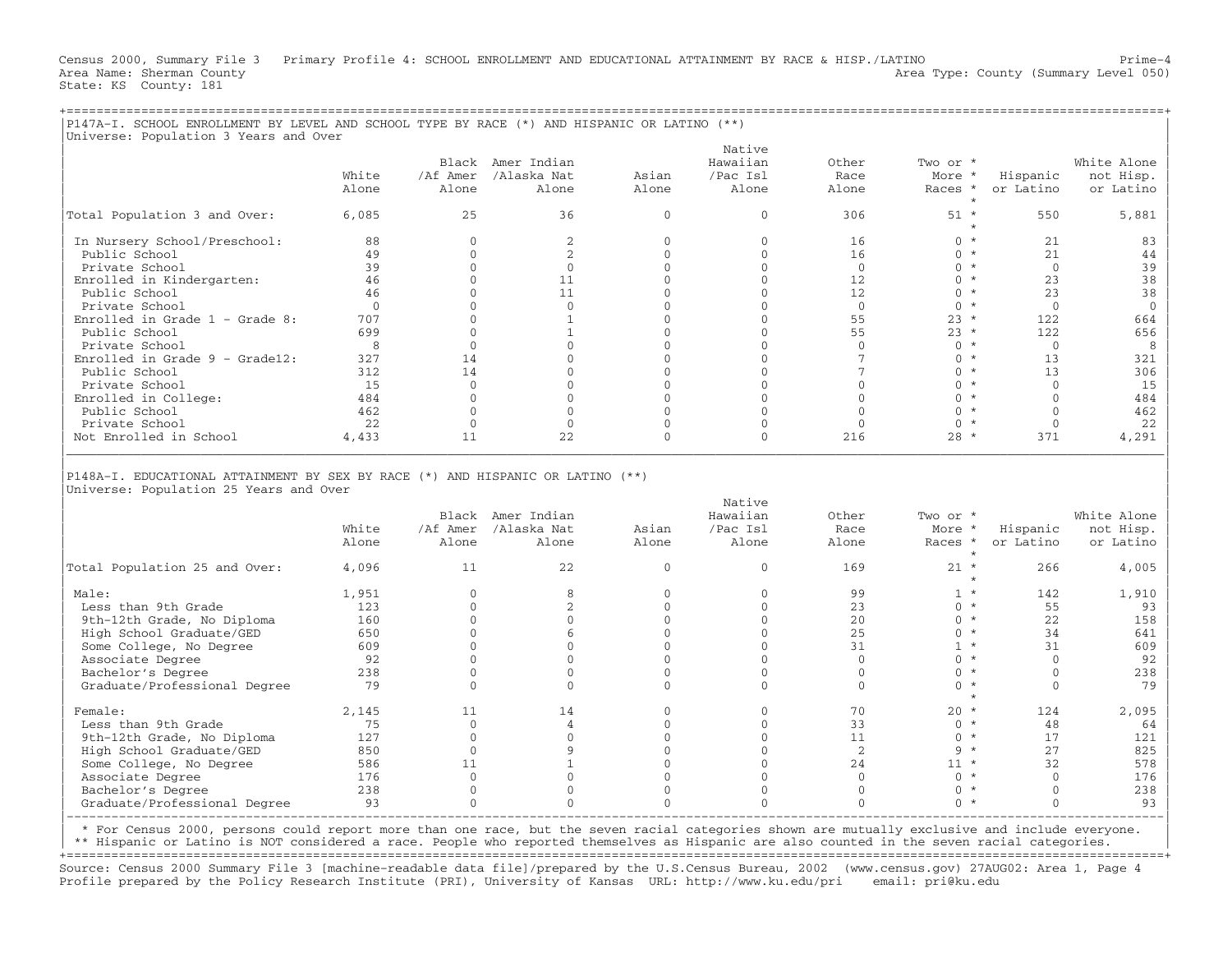Census 2000, Summary File 3 Primary Profile 5: SCHOOL ENROLLMENT; EDUC. ATTAINMENT; EMPLOYMENT, FAMILY TYPE & CHILDREN Prime−5 Area Name: Sherman County 1999 and County Area Type: County (Summary Level 050) State: KS County: 181

| P36. SCHOOL ENROLLMENT BY LEVEL AND SCHOOL TYPE   P37. EDUCATIONAL ATTAINMENT BY SEX<br>Universe: Population 3 Years and Over |                  |                | Universe: Population 25 Years and Over                      |                  | P44. FAMILY TYPE BY EMPLOYMENT<br><b>STATUS</b> |                |                                      |              |
|-------------------------------------------------------------------------------------------------------------------------------|------------------|----------------|-------------------------------------------------------------|------------------|-------------------------------------------------|----------------|--------------------------------------|--------------|
|                                                                                                                               |                  |                |                                                             |                  |                                                 |                | Universe: Families                   |              |
|                                                                                                                               | Male             | Female         |                                                             | Total            | Male                                            | Female         |                                      |              |
|                                                                                                                               |                  |                |                                                             |                  |                                                 |                | Total Families:                      | 1,786        |
| Total Pop. 3 and Over:                                                                                                        | 3,314            | 3,189          | Total Pop. 25 and Over:                                     | 4,319            | 2,059                                           | 2,260          |                                      |              |
|                                                                                                                               |                  |                |                                                             |                  |                                                 |                | Married Couple Families:             | 1,521        |
| In Nursery/Preschool:                                                                                                         | 57               | 49             | No School Completed                                         | 19               | 7                                               | 12             | Husband in Labor Force:              | 1,180        |
| Public School                                                                                                                 | 18               | 49             | Nursery to 4th Grade                                        | 20               | 20                                              | $\overline{0}$ | Husband Employed or                  |              |
| Private School                                                                                                                | 39               | $\Omega$       | 5th and 6th Grade                                           | 51               | 2.4                                             | 2.7            | in Armed Forces:                     | 1,163        |
| In Kindergarten:                                                                                                              | 53               | 16             | 7th and 8th Grade                                           | 170              | 97                                              | 73             | Wife in Labor Force:                 | 819          |
| Public School                                                                                                                 | 53               | 16             | 9th Grade                                                   | 98               | 72                                              | 26             | Wife Employed or in                  |              |
| Private School                                                                                                                | $\Omega$         | $\Omega$       | 10th Grade                                                  | 71               | 33                                              | 38             | Armed Forces                         | 808          |
| In Grade $1$ - Grade $4$ :                                                                                                    | 165              | 174            | 11th Grade                                                  | 85               | 29                                              | 56             | Wife Unemployed                      | 11           |
| Public School                                                                                                                 | 165              | 174            | 12th Grade, No Diploma                                      | 64               | 46                                              | 18             | Wife Not in Labor                    |              |
| Private School                                                                                                                | $\bigcirc$       | $\Omega$       | High School Graduate                                        |                  |                                                 |                | Force                                | 344          |
| In Grade $5$ - Grade 8:                                                                                                       | 237              | 210            | (Includes Equivalency)                                      | 1,551            | 681                                             | 870            |                                      |              |
| Public School                                                                                                                 | 237              | 202            | Some College: $<$ 1 year                                    | 514              | 234                                             | 280            | Husband Unemployed:                  | 17           |
| Private School                                                                                                                | $\overline{0}$   | 8              | Some College: 1 Year                                        |                  |                                                 |                | Wife in Labor Force:                 | 9            |
| In Grade $9 -$ Grade 12:                                                                                                      | 168              | 180            | or More, No Degree                                          | 760              | 407                                             | 353            | Wife Employed or in                  |              |
| Public School                                                                                                                 | 168              | 165            | Associate Degree                                            | 268              | 92                                              | 176            | Armed Forces                         | $\mathbf{1}$ |
| Private School                                                                                                                | $\overline{0}$   | 15             | Bachelor's Degree                                           | 476              | 238                                             | 238            | Wife Unemployed                      | 8            |
| College: Undergraduate:                                                                                                       | 321              | 126            | Masters Degree                                              | 115              | 38                                              | 77             | Wife Not in Labor                    | 8            |
| Public School                                                                                                                 | 321<br>$\bigcap$ | 115<br>11      | Professional Degree                                         | 57<br>$\bigcirc$ | 41<br>$\Omega$                                  | 16<br>$\Omega$ | Force                                |              |
| Private School                                                                                                                | 23               | 14             | Doctorate Degree                                            |                  |                                                 |                |                                      |              |
| Graduate/Professional:                                                                                                        | 12               | 14             |                                                             |                  |                                                 |                | Husband Not in                       |              |
| Public School<br>Private School                                                                                               | 11               | $\Omega$       | P45. EMPLOYMENT STATUS OF WOMEN BY PRESENCE OF OWN CHILDREN |                  |                                                 |                | Labor Force:<br>Wife in Labor Force: | 341<br>109   |
| Not Enrolled in School                                                                                                        | 2,290            | 2,420          | UNDER 18 YEARS BY AGE OF OWN CHILDREN                       |                  |                                                 |                | Wife Employed or in                  |              |
|                                                                                                                               |                  |                | Universe: Females 16 Years and Over                         |                  |                                                 |                | Armed Forces                         | 109          |
| P38. EMPLOYMENT STATUS BY SCHOOL ENROLLMENT                                                                                   |                  |                |                                                             |                  |                                                 |                | Wife Unemployed                      | $\Omega$     |
| Universe: Population 16 To 19 Years                                                                                           |                  |                | Total Females 16 and Over:                                  |                  |                                                 | 2,645          | Wife Not in Labor                    |              |
|                                                                                                                               |                  |                |                                                             |                  |                                                 |                | Force                                | 232          |
| Total Population 16 to 19:                                                                                                    |                  | 548            | With Own Children Under 18 Years:                           |                  |                                                 | 794            |                                      |              |
|                                                                                                                               |                  |                | Under 6 Years Only:                                         |                  |                                                 | 145            | Other Families:                      | 265          |
| In Armed Forces:                                                                                                              |                  | $\Omega$       | In Labor Force:                                             |                  |                                                 | 77             | Male Householder,                    |              |
| Enrolled in School:                                                                                                           |                  | $\Omega$       | Employed or in Armed Forces                                 |                  |                                                 | 77             | no Wife Present:                     | 64           |
| High School Graduate                                                                                                          |                  | $\Omega$       | Unemployed                                                  |                  |                                                 | $\bigcap$      | In Labor Force:                      | 29           |
| Not High School Graduate                                                                                                      |                  | $\Omega$       | Not in Labor Force                                          |                  |                                                 | 68             | Employed or in                       |              |
| Not Enrolled in School:                                                                                                       |                  | $\Omega$       | Under 6 and 6 to 17 Years:                                  |                  |                                                 | 202            | Armed Forces                         | 29           |
| High School Graduate                                                                                                          |                  | $\Omega$       | In Labor Force:                                             |                  |                                                 | 126            | Unemployed                           | $\Omega$     |
| Not High School Graduate                                                                                                      |                  | $\Omega$       | Employed or in Armed Forces                                 |                  |                                                 | 126            | Not in Labor Force                   | 35           |
| Civilian:                                                                                                                     |                  | 548            | Unemployed                                                  |                  |                                                 | $\overline{0}$ |                                      |              |
| Enrolled in School:                                                                                                           |                  | 402            | Not in Labor Force                                          |                  |                                                 | 76             | Female Householder,                  |              |
| Employed                                                                                                                      |                  | 204            | 6 to 17 Years Only:                                         |                  |                                                 | 447            | no Husband Present:                  | 201          |
| Unemployed                                                                                                                    |                  | $\overline{4}$ | In Labor Force:                                             |                  |                                                 | 347            | In Labor Force:                      | 144          |
| Not in Labor Force                                                                                                            |                  | 194            | Employed or in Armed Forces                                 |                  |                                                 | 320            | Employed or in                       |              |
| Not Enrolled in School:                                                                                                       |                  | 146            | Unemployed                                                  |                  |                                                 | 27             | Armed Forces                         | 118          |
| High School Graduate:                                                                                                         |                  | 68             | Not in Labor Force                                          |                  |                                                 | 100            | Unemployed                           | 26           |
| Employed                                                                                                                      |                  | 25             |                                                             |                  |                                                 |                | Not in Labor Force                   | 57           |
| Unemployed                                                                                                                    |                  | $\bigcirc$     | No Own Children Under 18 Years:                             |                  |                                                 | 1,851          |                                      |              |
| Not in Labor Force                                                                                                            |                  | 43             | In Labor Force:                                             |                  |                                                 | 1,034          |                                      |              |
| Not High School Graduate:                                                                                                     |                  | 78             | Employed or in Armed Forces                                 |                  |                                                 | 989            |                                      |              |
| Employed                                                                                                                      |                  | 24             | Unemployed                                                  |                  |                                                 | 45             |                                      |              |
| Unemployed                                                                                                                    |                  | 15<br>39       | Not in Labor Force                                          |                  |                                                 | 817            |                                      |              |
| Not in Labor Force                                                                                                            |                  |                |                                                             |                  |                                                 |                |                                      |              |

Source: Census 2000 Summary File 3 [machine−readable data file]/prepared by the U.S.Census Bureau, 2002 (www.census.gov) 27AUG02: Area 1, Page 5 Profile prepared by the Policy Research Institute (PRI), University of Kansas URL: http://www.ku.edu/pri email: pri@ku.edu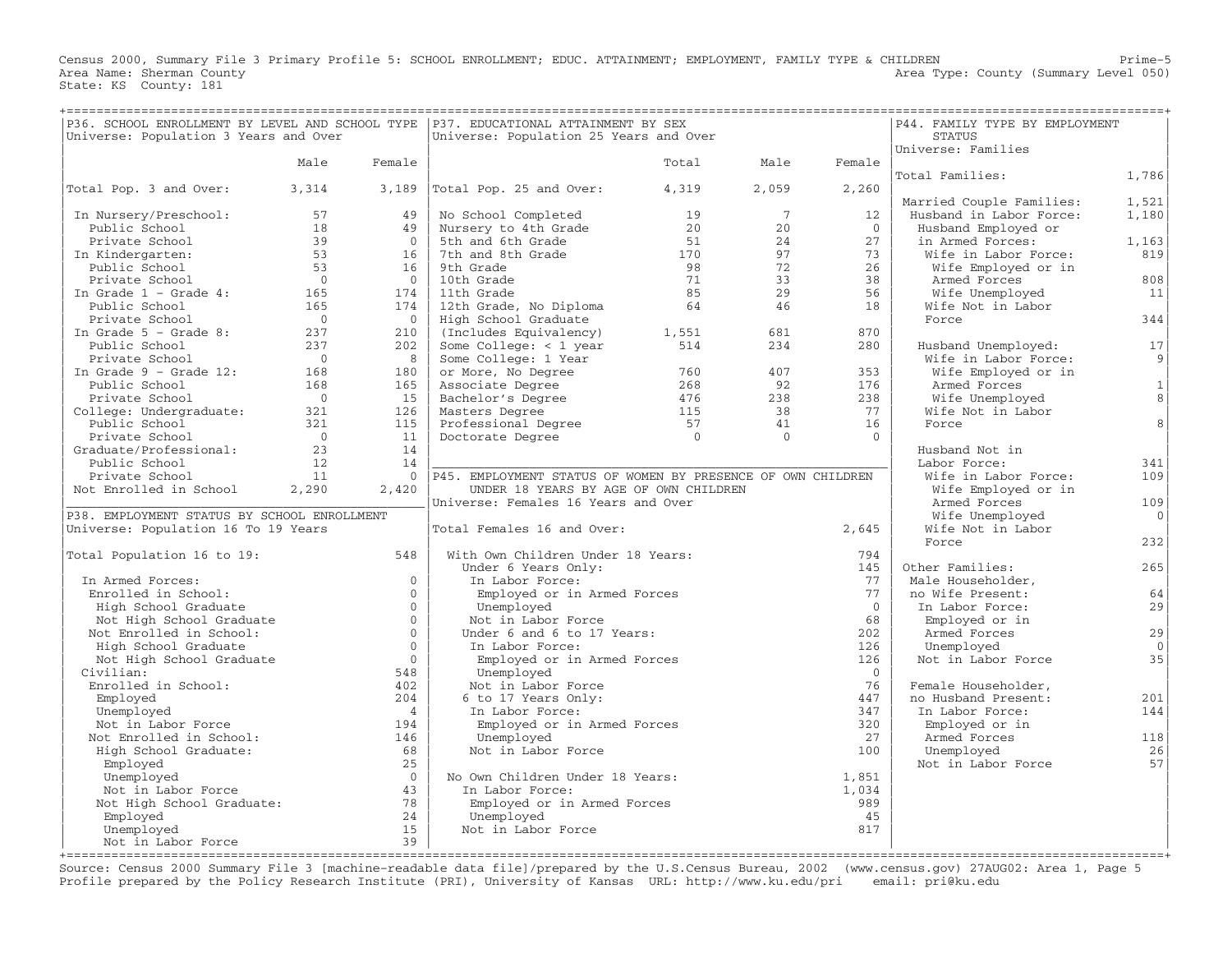Census 2000, Summary File 3 Primary Profile 6: LABOR FORCE STATUS; WORK & FAMILY; HOURS/WEEKS WORKED; DISABILITY STATUS Prime−6 Area Type: County (Summary Level 050) Area Name: Sherman County<br>State: KS County: 181

| P43/P150A-I. EMPLOYMENT STATUS BY SEX BY RACE AND HISPANIC OR LATINO ORIGIN |                                        |                                      |                             |                       |                     |                           |              |                                                                       |                                 |             |
|-----------------------------------------------------------------------------|----------------------------------------|--------------------------------------|-----------------------------|-----------------------|---------------------|---------------------------|--------------|-----------------------------------------------------------------------|---------------------------------|-------------|
|                                                                             | Universe: Population 16 Years and Over |                                      |                             |                       |                     | Native                    |              |                                                                       |                                 |             |
|                                                                             |                                        |                                      | Black Amer Indian           |                       |                     | Hawaiian                  | Other        | Two or *                                                              |                                 | White Alone |
|                                                                             | A11                                    | White                                | /Af Amer /Alaska Nat        |                       | Asian               | /Pac Isl                  | Race         | More *                                                                | Hispanic                        | not Hisp.   |
|                                                                             | Races                                  | Alone                                | Alone                       | Alone                 | Alone               | Alone                     | Alone        | Races *                                                               | or Latino                       | or Latino   |
| Total 16 and Over:                                                          | 5,328                                  | 5,044                                | 25                          | 22                    | $\mathbf{0}$        | $\mathbf{0}$              |              | 216<br>$21 *$                                                         | 359                             | 4,907       |
| Male:                                                                       | 2,683                                  | 2,555                                | 14                          | 8                     | $\Omega$            | $\Omega$                  |              | $1 *$<br>105                                                          | 177                             | 2,485       |
| In Labor Force:                                                             | 1,919                                  | 1,802                                | 14                          | 6                     | $\mathbf{0}$        | $\mathbf{0}$              |              | $1 *$<br>96                                                           | 145                             | 1,753       |
| In Armed Forces                                                             | $\Omega$                               | $\Omega$                             | $\Omega$                    | $\Omega$              | $\mathbf{0}$        | $\Omega$                  |              | $0 *$<br>$\Omega$                                                     | $\Omega$                        | $\Omega$    |
| Civilian:                                                                   | 1,919                                  | 1,802                                | 14                          | $6\overline{6}$       | $\Omega$            | $\Omega$                  |              | 96<br>$1 *$                                                           | 145                             | 1,753       |
| Employed                                                                    | 1,881                                  | 1,772                                | 14                          | 6                     | $\Omega$            | $\Omega$                  |              | 88<br>$1 *$                                                           | 136                             | 1,724       |
| Unemployed                                                                  | 38                                     | 30                                   | $\mathbf{0}$                | $\mathbf{0}$          | $\mathbf{0}$        | $\mathbf{0}$              |              | $0 *$<br>8                                                            | 9                               | 29          |
| Not in Labor Force                                                          | 764                                    | 753                                  | $\Omega$                    | $\mathfrak{D}$        | $\Omega$            | $\Omega$                  |              | $\mathbf{Q}$<br>$\Omega$<br>$\star$                                   | 32                              | 732         |
|                                                                             |                                        |                                      |                             |                       |                     |                           |              | $\star$                                                               |                                 |             |
| Female:                                                                     | 2,645                                  | 2,489                                | 11                          | 14                    | $\Omega$            | $\Omega$                  |              | $20 *$<br>111                                                         | 182                             | 2,422       |
| In Labor Force:                                                             | 1,584                                  | 1,479                                | 11                          | 9                     | $\mathbf{0}$        | $\mathbf{0}$              |              | 74<br>$11 *$                                                          | 117                             | 1,436       |
| In Armed Forces                                                             | $\Omega$                               | $\Omega$                             | $\Omega$                    | $\Omega$              | $\Omega$            | $\Omega$                  |              | $\Omega$<br>$0 *$                                                     | $\Omega$                        | $\mathbf 0$ |
| Civilian:                                                                   | 1,584                                  | 1,479                                | 11                          | 9                     | $\mathbf{0}$        | $\mathbf{0}$              |              | 74<br>$11 *$                                                          | 117                             | 1,436       |
| Employed                                                                    | 1,512                                  | 1,417                                | 11                          | $\mathbf{Q}$          | $\Omega$            | $\Omega$                  |              | 64<br>$11 *$                                                          | 105                             | 1,376       |
| Unemployed                                                                  | 72                                     | 62                                   | $\mathbf{0}$                | $\Omega$              | $\Omega$            | $\Omega$                  |              | $0 *$<br>10                                                           | 12                              | 60          |
| Not in Labor Force                                                          | 1,061                                  | 1,010                                | $\Omega$                    | $\overline{5}$        | $\Omega$            | $\Omega$                  |              | $9 *$<br>37                                                           | 65                              | 986         |
| P46. LIVING ARRANGEMENTS OF OWN CHILDREN UNDER 18 YEARS IN FAMILIES AND     |                                        |                                      |                             |                       |                     |                           |              | P48. FAMILY TYPE BY NUMBER OF P47. WORK STATUS IN 1999 BY USUAL HOURS |                                 |             |
| SUBFAMILIES BY EMPLOYMENT STATUS OF PARENTS                                 |                                        |                                      |                             |                       |                     | WORKERS IN FAMILY IN 1999 |              |                                                                       | WORKED PER WEEK BY WEEKS WORKED |             |
| Universe: Own Children Under 18 Years in Families and Subfamilies           |                                        |                                      |                             |                       | Universe: Families  |                           |              | Universe: Population 16 Years and Over                                |                                 |             |
|                                                                             |                                        |                                      |                             |                       |                     |                           |              |                                                                       |                                 |             |
|                                                                             |                                        |                                      | Under 6                     | 6 to 17               |                     |                           |              |                                                                       | Male                            | Female      |
|                                                                             |                                        |                                      |                             |                       | Total Families:     |                           | 1,786        |                                                                       |                                 |             |
| Total Children in Universe:                                                 |                                        |                                      | 506                         |                       | Married Cpl Fam:    |                           |              |                                                                       | 2,683                           |             |
| Living with Two Parents:                                                    |                                        |                                      | 342                         | 1,091<br>941          | No Workers          |                           | 1,521<br>199 | Total Pop. 16+:<br>Worked in 1999:                                    | 2,189                           | 2,645       |
|                                                                             |                                        |                                      |                             | 586                   |                     |                           |              |                                                                       |                                 | 1,728       |
| Both Parents in Labor Force                                                 |                                        |                                      | 173                         |                       | 1 Worker            |                           | 279          | 35+ Hours/Week                                                        | 1,871                           | 1,093       |
| Father Only in Labor Force                                                  |                                        |                                      | 136<br>$-5$                 | 304                   | 2 Workers:          |                           | 884          | 50-52 Weeks                                                           | 1,428                           | 818         |
| Mother Only in Labor Force                                                  |                                        |                                      |                             | 1.5                   | Husband and         |                           |              | 48-49 Weeks                                                           | 121                             | 32          |
| Neither Parent in Labor Force                                               |                                        |                                      | 28                          | 36                    | Wife Worked         |                           | 824          | 40-47 Weeks                                                           | 98                              | 116         |
| Living with One Parent:                                                     |                                        |                                      | 164                         | 150                   | Other               |                           | 60           | $27-39$ Weeks                                                         | 61                              | 47          |
| Living with Father:                                                         |                                        |                                      | 72                          | 14                    | 3+ Workers:         |                           | 159          | $14-26$ Weeks                                                         | 86                              | 34          |
| In Labor Force                                                              |                                        |                                      | 36                          | 8                     | Husband and         |                           |              | 1-13 Weeks                                                            | 77                              | 46          |
| Not in Labor Force                                                          |                                        |                                      | 36                          | 6                     | Wife Worked         |                           | 159          |                                                                       |                                 |             |
| Living with Mother:                                                         |                                        |                                      | 92                          | 136                   | Other               |                           | $\mathbf{0}$ | 15-34 Hours/Wk                                                        | 294                             | 507         |
| In Labor Force                                                              |                                        |                                      | 59                          | 109                   |                     |                           |              | $50-52$ Weeks                                                         | 121                             | 252         |
| Not in Labor Force                                                          |                                        |                                      | 33                          | 2.7                   | Other Families:     |                           | 265          | 48-49 Weeks                                                           | $\Omega$                        | 14          |
|                                                                             |                                        |                                      |                             |                       | Male Householder,   |                           |              | 40-47 Weeks                                                           | 40                              | 49          |
| P41. TYPES OF DISABILITY                                                    |                                        | P42. DISABILITY STATUS BY AGE        |                             |                       | no Wife:            |                           | 64           | 27-39 Weeks                                                           | 65                              | 75          |
| Universe: Total Disabilities Tallied                                        |                                        | Univ.: Civilian Noninstitutionalized |                             |                       | No Workers          |                           | 13           | $14-26$ Weeks                                                         | 37                              | 85          |
| for the Civilian Noninstitutionalized                                       |                                        |                                      | Population 5 Years and Over |                       | 1 Worker            |                           | 43           | 1-13 Weeks                                                            | 31                              | 32          |
| Population 5 Years+ with Disabilities                                       |                                        |                                      |                             |                       | 2 Workers           |                           | 8            |                                                                       |                                 |             |
|                                                                             |                                        |                                      | With a                      | No                    | 3+ Workers          |                           | $\Omega$     | $1-14$ Hours/Wk                                                       | 24                              | 128         |
| Total Disabilities Tallied:                                                 | 1,967                                  |                                      |                             | Disability Disability | Female Householder, |                           |              | 50-52 Weeks                                                           | 3                               | 42          |
| Sensory Disability                                                          | 198                                    |                                      |                             |                       | no Husband:         |                           | 201          | $48-49$ Weeks                                                         | $\Omega$                        | 17          |
| Physical Disability                                                         | 600                                    | Total:                               | 1,251                       | 5,025                 | No Workers          |                           | 20           | 40-47 Weeks                                                           | $6\phantom{1}$                  | 34          |
| Mental Disability                                                           | 219                                    | 5-15 Years                           | 25                          | 993                   | 1 Worker            |                           | 115          | $27-39$ Weeks                                                         | 9                               | 9           |
| Self-care Disability                                                        | 110                                    | 16-20 Years                          | 125                         | 567                   | 2 Workers           |                           | 58           | $14-26$ Weeks                                                         | $\sqrt{2}$                      | $\mathbf 0$ |
| Go-outside-home Disability                                                  | 359                                    | $21-64$ Years                        | 649                         | 2,828                 | 3+ Workers          |                           | 8            | $1-13$ Weeks                                                          | $\Omega$                        | 26          |
| Employment Disability                                                       | 481                                    | 65-74 Years                          | 165                         | 411                   |                     |                           |              | Did not work                                                          |                                 |             |
|                                                                             |                                        | 75+ Years                            | 287                         | 226                   |                     |                           |              | in 1999                                                               | 494                             | 917         |
|                                                                             |                                        |                                      |                             |                       |                     |                           |              |                                                                       |                                 |             |

Source: Census 2000 Summary File 3 [machine−readable data file]/prepared by the U.S.Census Bureau, 2002 (www.census.gov) 27AUG02: Area 1, Page 6 Profile prepared by the Policy Research Institute (PRI), University of Kansas URL: http://www.ku.edu/pri email: pri@ku.edu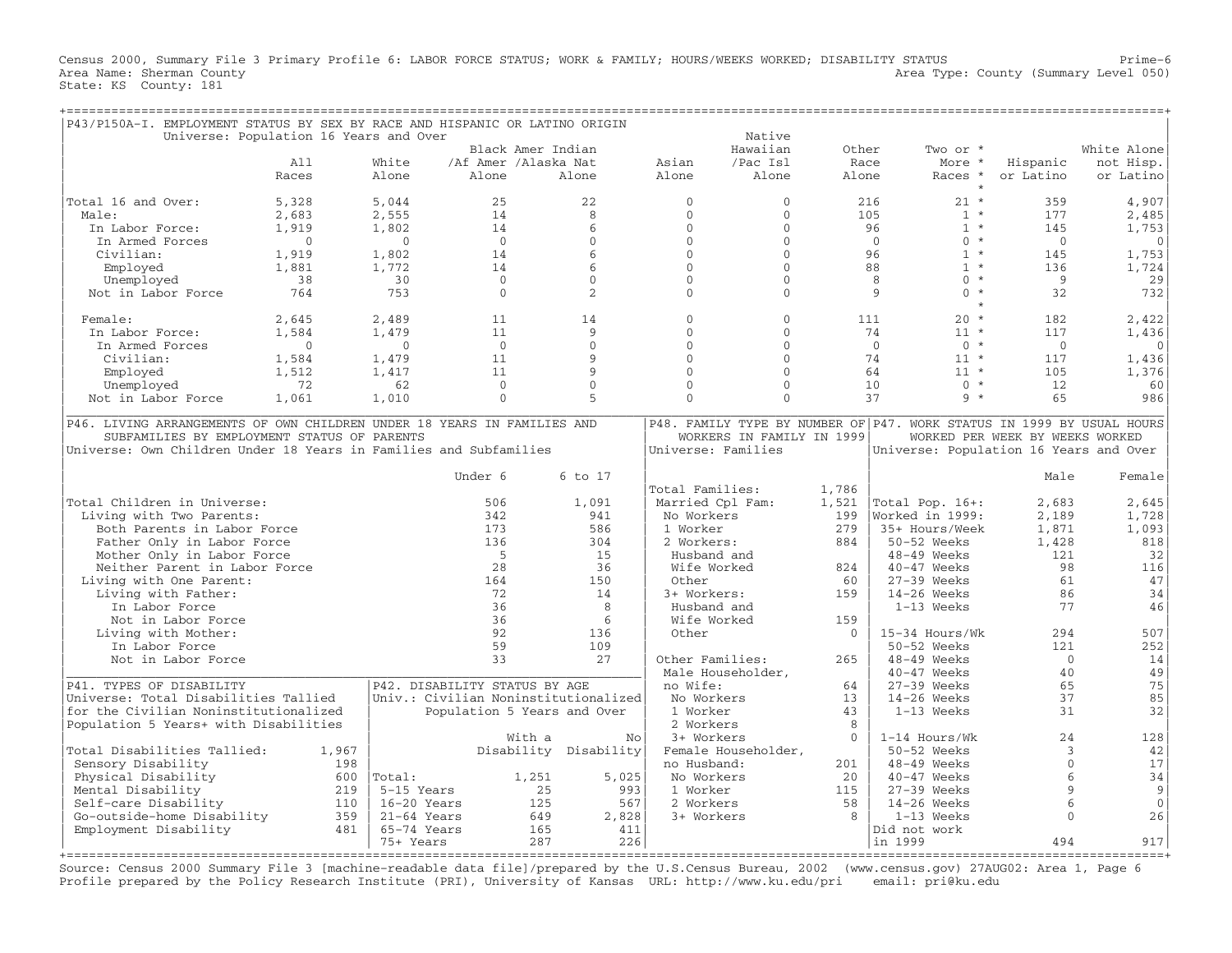| P50. OCCUPATION                             |                 |                                                      |                 | P51. CLASS OF WORKER BY INDUSTRY       |                     |
|---------------------------------------------|-----------------|------------------------------------------------------|-----------------|----------------------------------------|---------------------|
| Universe: Employed Civilians 16 and Over    |                 |                                                      |                 | Universe: Employed Civilians 16 & Over |                     |
| Total Employed Civilians 16 and Over:       | 3,393           |                                                      |                 | Total Empl. Civilians 16+:             | 3,393               |
| Management, Profess. & Related Occupations: |                 | 878 Transportation & Material Moving:                |                 | 294 All Industries except              |                     |
| Management, Business, Financial Operations: |                 | 451 Supervisors, Transportation & Material           |                 | Agriculture, Forestry,                 |                     |
| Management (except Farmers/Farm Managers)   |                 | 159 Moving Workers                                   | 11              | Fishing, Hunting, Mining:              | 2,970               |
| Farmers and Farm Managers                   |                 | 207 Aircraft & Traffic Control                       | $\Omega$        | Private For-profit Wage                |                     |
| Business & Financial Operations:            |                 | 85 Motor Vehicle Operators                           | 217             | & Salary workers:                      | 1,919               |
| Business Operations Specialists             |                 | 8 Rail, Water & Other Transportation                 | 4               | Employee of Private                    |                     |
| Financial Specialists                       |                 |                                                      | 62              | Company                                | 1,800               |
|                                             |                 |                                                      |                 | Self-employed in Own                   |                     |
| Professional & Related Occupations:         |                 | 427 P49. INDUSTRY                                    |                 | Incorporated Business                  | 119                 |
| Computer & Mathematical Occupations         |                 | 0 Universe: Employed Civilians 16 and Over           |                 | Private Not-for-profit                 |                     |
| Architecture & Engineering Occupations:     | 10              |                                                      |                 | Wage & Salary workers                  | 235                 |
| Architects, Surveyors, Cartographers,       |                 | Total Empl. Civilians 16 and Over:                   | 3,393           | Local Government Workers               | 347                 |
| & Engineers                                 | $\overline{0}$  |                                                      |                 | State Government Workers               | 129                 |
|                                             | 10 <sup>1</sup> | Agriculture, Forestry, Fishing,<br>Hunting & Mining: | 423             | Federal Govt Workers                   | 47                  |
| Drafters, Engineering & Map Technicians     | 27              |                                                      | 412             |                                        |                     |
| Life, Physical & Social Science Occupatns   | 59              | Agric, Forestry, Fishing, & Hunting                  |                 | Self-Employed in Own                   |                     |
| Community & Social Services                 | 16              | Minina                                               | 11              | Not Incorp. Business                   | 283                 |
| Legal Occupations                           |                 |                                                      |                 | Unpaid Family Workers                  | 10                  |
| Education, Training & Library Occupations   | 214             | Construction                                         | 247             |                                        |                     |
| Arts, Design, Entertainment, Sports,        |                 | Manufacturing                                        | 124             | Agriculture, Forestry,                 |                     |
| & Media Occupations                         | 11              |                                                      |                 | Fishing, Hunting, Mining:              | 423                 |
| Healthcare Practitioners & Technical Occ:   | 90 <sup>1</sup> | Wholesale Trade                                      | 150             |                                        |                     |
| Health Diagnosing, Treating Practitioners   |                 | Retail Trade                                         | 556             | Agriculture, Forestry,                 |                     |
| & Technical Occupations                     | 64              |                                                      |                 | Fishing & Hunting:                     | 412                 |
| Health Technologists & Technicians          | 26              | Transportation, Warehousing                          |                 | Private For-profit Wage                |                     |
|                                             |                 | & Utilities:                                         | 176             | & Salary workers:                      | 199                 |
| Service Occupations:                        | 645             | Transportation & Warehousing                         | 147             | Employee of Private                    |                     |
| Healthcare Support Occupations              | 121             | Utilities                                            | 29              | Company                                | 170                 |
| Protective Service Occupations:             | 52              |                                                      |                 | Self-employed in Own                   |                     |
| Fire Fighting, Prevention, & Law            |                 | Information                                          | 126             | Incorporated Business                  | 29                  |
| Enforcement Workers, inc Supervisors        | 43              |                                                      |                 | Private Not-for-profit                 |                     |
| Other Protective Services inc Supervisors   | 9 <sup>1</sup>  | Finance, Insurance, Real Estate,                     |                 | Wage & Salary workers                  | 0                   |
| Food Preparation & Serving                  | 240             | Rental & Leasing:                                    | 165             | Local Govt Workers                     | 0 <sup>1</sup>      |
| Building & Grounds Cleaning & Maintenance   | 137             | Finance & Insurance                                  | 138             | State Govt Workers                     | $\mathbf 0$         |
| Personal Care & Service                     | 95              | Real Estate & Rental & Leasing                       | 27 <sup>1</sup> | Federal Govt Workers                   | $\mathbf{0}$        |
|                                             |                 |                                                      |                 | Self-Employed in Own                   |                     |
| Sales & Office Occupations:                 | 916             | Professional, Scientific, Management,                |                 | Not Incorp. Business                   | 181                 |
| Sales & Related Occupations                 | 467             | Administrative & Waste Management:                   | 107             | Unpaid Family Workers                  | 32                  |
| Office & Administrative Support             | 449             | Professional, Scientific & Tech Serv                 | 91              |                                        |                     |
|                                             |                 | Management of Companies & Enterprises                | $\overline{0}$  | Mining:                                | 11                  |
| Farming, Fishing & Forestry                 | 132             | Admin, Support, Waste Management Serv                | 16              | Private For-profit Wage                |                     |
|                                             |                 |                                                      |                 | & Salary workers:                      | 11                  |
| Construction, Extraction & Maintenance Occ: | 429             | Educational, Health & Social Services:               | 754             | Employee-Private Comp                  | 11                  |
| Construction & Extraction Occupations:      | 1991            | Educational Services                                 | 3331            | Self-employed in Own                   |                     |
| Supervisors, Construction &                 |                 | Health Care & Social Assistance                      | 421             | Incorporated Business                  | 0 <sup>1</sup>      |
| Extraction Workers                          | 28              |                                                      |                 | Private Not-for-profit                 |                     |
| Construction Trade Workers                  | 169             | Arts, Entertainment, Recreation,                     |                 | Wage & Salary workers                  | $\overline{0}$      |
| Extraction Workers                          | -21             | Accommodation & Food Services:                       | 242             | Local Govt Workers                     | $\mathbb O$         |
| Installation, Maintenance & Repair Occupat  | 230             | Arts, Entertainment & Recreation                     | 55              | State Govt Workers                     | $\mathsf{O}\xspace$ |
|                                             |                 | Accommodation & Food Services                        | 187             | Federal Govt Workers                   | $\circ$             |
| Production, Transportation & Material       |                 |                                                      |                 | Self-Employed in Own                   |                     |
| Moving Occupations:                         |                 | 393 Other Services (except Public Admin.)            | 149             | Not Incorp. Business                   | $\circ$             |
| Production Occupations                      |                 | 99 Public Administration                             | 174             | Unpaid Family Workers                  | $\circ$             |
|                                             |                 |                                                      |                 |                                        |                     |

Source: Census 2000 Summary File 3 [machine−readable data file]/prepared by the U.S.Census Bureau, 2002 (www.census.gov) 27AUG02: Area 1, Page 7 Profile prepared by the Policy Research Institute (PRI), University of Kansas URL: http://www.ku.edu/pri email: pri@ku.edu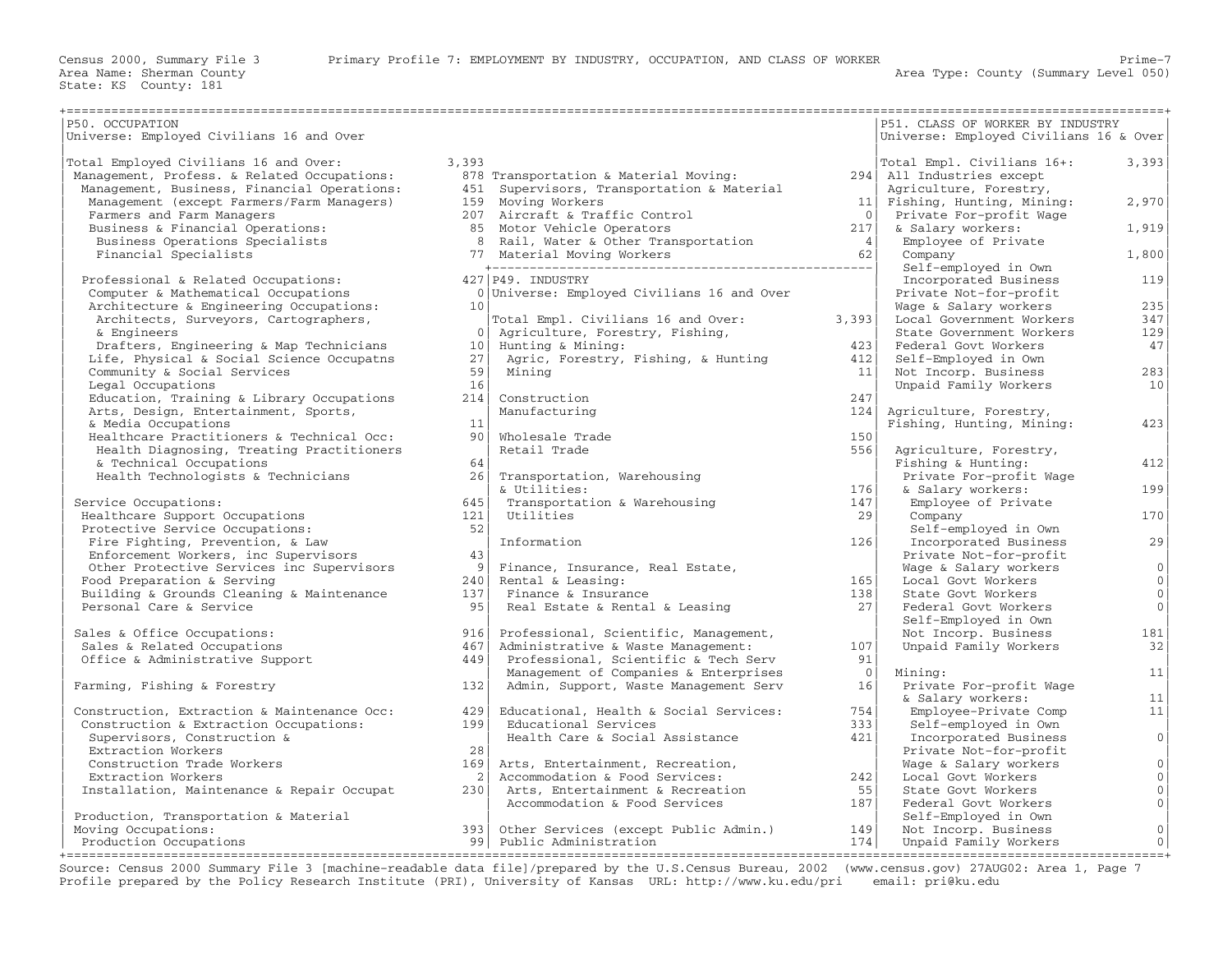Area Name: Sherman County<br>State: KS County: 181

Census 2000, Summary File 3 Primary Profile 8: PLACE OF WORK; TRAVEL TO WORK; VETERAN STATUS AND MILITARY SERVICE Prime−8

Area Type: County (Summary Level 050)

|                                                                                                                                                                                                         |                | P30. MEANS OF TRANSPORTATION TO WORK                                                                                                                                |                | P39. ARMED FORCES STATUS/VETERAN STATUS BY AGE                                                                     |          |                 |
|---------------------------------------------------------------------------------------------------------------------------------------------------------------------------------------------------------|----------------|---------------------------------------------------------------------------------------------------------------------------------------------------------------------|----------------|--------------------------------------------------------------------------------------------------------------------|----------|-----------------|
| P26/P27/P28/P29. PLACE OF WORK<br>Universe: Workers 16 years and over                                                                                                                                   |                | Universe: Workers 16 Years and Over                                                                                                                                 |                | Universe: Population 18 Years and Over                                                                             |          |                 |
|                                                                                                                                                                                                         |                |                                                                                                                                                                     |                |                                                                                                                    |          |                 |
| Total Workers 16 and over: $3,333$                                                                                                                                                                      |                | Total Workers 16 and over: 3,333                                                                                                                                    |                |                                                                                                                    | 18 to 64 | 65 and Over     |
|                                                                                                                                                                                                         |                |                                                                                                                                                                     |                |                                                                                                                    |          |                 |
| Worked in State of Residence: 3,212<br>Worked in County of Residence 3,021<br>Worked Outside County of Residence 191<br>Worked Outside State of Residence 121                                           |                | Car, Truck, or Van:<br>Drove Alone 2,670<br>Carpooled 262                                                                                                           |                | Total 18 and Over: 3,958                                                                                           |          | 1,147           |
|                                                                                                                                                                                                         |                |                                                                                                                                                                     |                |                                                                                                                    |          |                 |
|                                                                                                                                                                                                         |                |                                                                                                                                                                     |                |                                                                                                                    |          |                 |
|                                                                                                                                                                                                         |                |                                                                                                                                                                     |                |                                                                                                                    |          |                 |
|                                                                                                                                                                                                         |                |                                                                                                                                                                     |                |                                                                                                                    |          |                 |
|                                                                                                                                                                                                         |                |                                                                                                                                                                     |                |                                                                                                                    |          |                 |
| Living in an MSA/PMSA: $0$                                                                                                                                                                              |                |                                                                                                                                                                     |                |                                                                                                                    |          |                 |
|                                                                                                                                                                                                         |                |                                                                                                                                                                     |                |                                                                                                                    |          |                 |
| Living in a Central City:<br>Worked in MSA/PMSA of Residence:<br>Central City<br>Remainder of this MSA/PMSA<br>Worked Outside MSA/PMSA of Residence:<br>Worked in a Different MSA/PMSA:<br>Central City | $\overline{0}$ | Public Transportation:<br>Bus or Trolley Bus<br>Streetcar or Trolley Car<br>(Público in Puerto Rico)<br>Subway or Elevated<br>Railroad<br>Ferryboat<br>Taxicab<br>0 |                |                                                                                                                    |          |                 |
|                                                                                                                                                                                                         | $\Omega$       |                                                                                                                                                                     |                | P40. PERIOD OF MILITARY SERVICE                                                                                    |          |                 |
|                                                                                                                                                                                                         | $\Omega$       |                                                                                                                                                                     |                | Universe: Civilian Veterans 18 Years and Over                                                                      |          |                 |
|                                                                                                                                                                                                         | $\Omega$       |                                                                                                                                                                     |                |                                                                                                                    |          |                 |
|                                                                                                                                                                                                         | $\Omega$       |                                                                                                                                                                     |                | Total Civilian Veterans 18 & Over:                                                                                 |          | 700             |
|                                                                                                                                                                                                         | $\Omega$       |                                                                                                                                                                     |                |                                                                                                                    |          |                 |
| Central City                                                                                                                                                                                            | $0-1$          |                                                                                                                                                                     | $7^{\circ}$    | August 1990 or Later                                                                                               |          |                 |
|                                                                                                                                                                                                         |                |                                                                                                                                                                     |                |                                                                                                                    |          |                 |
| Remainder of Different MSA/PMSA<br>Worked Outside any MSA/PMSA                                                                                                                                          | $\overline{0}$ | Motorcycle<br>Bicycle<br>Walked<br>Other means                                                                                                                      | $\overline{0}$ | (including Persian Gulf War):                                                                                      |          | 55              |
|                                                                                                                                                                                                         | $\Omega$       |                                                                                                                                                                     | 92             | Served in Vietnam Era                                                                                              |          | $\overline{0}$  |
|                                                                                                                                                                                                         |                |                                                                                                                                                                     | 47             | No Vietnam Era Service:<br>Nervou in victiman IIX<br>No Vietnam Era Service:<br>Served September 1980 or Later:    |          | 55              |
|                                                                                                                                                                                                         | $\Omega$       |                                                                                                                                                                     |                |                                                                                                                    |          | 55              |
| Living in Remainder of an MSA/PMSA:<br>Worked in MSA/PMSA of Residence:                                                                                                                                 | $\Omega$       | Worked at Home                                                                                                                                                      | 248            | Served Under 2 Years                                                                                               |          | 17              |
| Central City                                                                                                                                                                                            | $\Omega$       |                                                                                                                                                                     |                |                                                                                                                    |          | 38              |
| Central City<br>Remainder of this MSA/PMSA<br>Worked Outside MSA/PMSA of Residence:<br>Worked in a Different MSA/PMSA:<br>0                                                                             |                |                                                                                                                                                                     |                | Served 2 or More Years<br>Served 2 or More Years<br>Served Prior to September 1980                                 |          | $\overline{0}$  |
|                                                                                                                                                                                                         |                | P31. TRAVEL TIME TO WORK                                                                                                                                            |                |                                                                                                                    |          |                 |
|                                                                                                                                                                                                         |                | Universe: Workers 16 Years and Over                                                                                                                                 |                | May 1975-July 1990 Only:                                                                                           |          | 50              |
| Central City                                                                                                                                                                                            | $\bigcap$      |                                                                                                                                                                     |                | ay 1975-July 1990 Only:<br>September 1980-July 1990 Only:                                                          |          | 36              |
|                                                                                                                                                                                                         |                |                                                                                                                                                                     |                |                                                                                                                    |          | $\overline{0}$  |
|                                                                                                                                                                                                         |                | Total Workers 16 and over: 3,333                                                                                                                                    |                | Served Under 2 Years                                                                                               |          |                 |
| Remainder of Different MSA/PMSA $0$<br>Worked Outside any MSA/PMSA $0$                                                                                                                                  |                |                                                                                                                                                                     |                | Served 2 or More Years                                                                                             |          | 36              |
| Not Living in an MSA/PMSA:<br>Worked in an MSA/PMSA:<br>Central City<br>Remainder of MSA/PMSA and the contral City<br>Worked Outside any MSA/PMSA 3,293                                                 |                | Did not Work at Home:                                                                                                                                               | 3,085          | Other May 1975-July 1990 Service                                                                                   |          | 14              |
|                                                                                                                                                                                                         |                |                                                                                                                                                                     |                |                                                                                                                    |          |                 |
|                                                                                                                                                                                                         |                | Less than 5 Minutes<br>5 to 9 Minutes                                                                                                                               | 416            | Vietnam Era, no Korean War,                                                                                        |          |                 |
|                                                                                                                                                                                                         |                |                                                                                                                                                                     | 1,287          | no World War II,                                                                                                   |          |                 |
|                                                                                                                                                                                                         |                |                                                                                                                                                                     |                | no August 1990 or Later                                                                                            |          | 190             |
|                                                                                                                                                                                                         |                |                                                                                                                                                                     |                | Vietnam Era and Korean War,                                                                                        |          |                 |
|                                                                                                                                                                                                         |                |                                                                                                                                                                     |                | no World War II,                                                                                                   |          |                 |
| Living in a Place:                                                                                                                                                                                      |                |                                                                                                                                                                     |                |                                                                                                                    |          | 9               |
|                                                                                                                                                                                                         |                | 10 to 14 Minutes<br>15 to 19 Minutes<br>26 20 to 24 Minutes<br>26 29 Minutes<br>26 29 Minutes<br>24                                                                 |                |                                                                                                                    |          |                 |
| Living in a Place:<br>Worked in Place of Residence 1,992<br>Worked Outside Place of Residence 497<br>Nurked Outside Place of Residence 497                                                              |                | 30 to 34 Minutes<br>35 to 39 Minutes<br>40 to 44 Minutes<br>45 to 59 Minutes<br>60 to 89 Minutes<br>90 Minutes or More<br>48                                        |                | no worth war 119<br>The Nagust 1990 or Later<br>Vietnam Era, Korean War,<br>and World War II,<br>and World War II, |          |                 |
|                                                                                                                                                                                                         |                |                                                                                                                                                                     |                |                                                                                                                    |          |                 |
| Not Living in a Place                                                                                                                                                                                   | 844            |                                                                                                                                                                     |                | no August 1990 or Later                                                                                            |          | $7\overline{ }$ |
|                                                                                                                                                                                                         |                |                                                                                                                                                                     |                |                                                                                                                    |          |                 |
|                                                                                                                                                                                                         |                |                                                                                                                                                                     |                | February 1955-July 1964 Only                                                                                       |          | 84              |
|                                                                                                                                                                                                         |                | 60 to 89 Minutes                                                                                                                                                    |                |                                                                                                                    |          |                 |
|                                                                                                                                                                                                         |                |                                                                                                                                                                     |                | Korean War, no Vietnam Era,                                                                                        |          |                 |
|                                                                                                                                                                                                         |                |                                                                                                                                                                     |                | no World War II                                                                                                    |          | 93              |
| Living in 12 Selected States:<br>CT/ME/MA/MI/MN/NH/NJ/NY/PA/RI/VT/WI<br>Worked in MCD of Residence 0<br>Worked Outside MCD of Residence 0<br>Not Living in the 12 Selected States 3,333                 |                | Mean Travel Time: 13.2 minutes                                                                                                                                      |                | Korean War and World War II,                                                                                       |          |                 |
|                                                                                                                                                                                                         |                |                                                                                                                                                                     |                | no Vietnam Era                                                                                                     |          | $\Omega$        |
|                                                                                                                                                                                                         |                | Worked at Home                                                                                                                                                      | 248            |                                                                                                                    |          |                 |
|                                                                                                                                                                                                         |                |                                                                                                                                                                     |                | World War II, no Korean War,                                                                                       |          |                 |
|                                                                                                                                                                                                         |                |                                                                                                                                                                     |                | no Vietnam Era                                                                                                     |          | 196             |
|                                                                                                                                                                                                         |                |                                                                                                                                                                     |                |                                                                                                                    |          |                 |
|                                                                                                                                                                                                         |                |                                                                                                                                                                     |                |                                                                                                                    |          |                 |
|                                                                                                                                                                                                         |                |                                                                                                                                                                     |                | Other Service Only                                                                                                 |          | 16              |
|                                                                                                                                                                                                         |                |                                                                                                                                                                     |                |                                                                                                                    |          |                 |
|                                                                                                                                                                                                         |                |                                                                                                                                                                     |                |                                                                                                                    |          |                 |

Source: Census 2000 Summary File 3 [machine−readable data file]/prepared by the U.S.Census Bureau, 2002 (www.census.gov) 27AUG02: Area 1, Page 8 Profile prepared by the Policy Research Institute (PRI), University of Kansas URL: http://www.ku.edu/pri email: pri@ku.edu

+===================================================================================================================================================+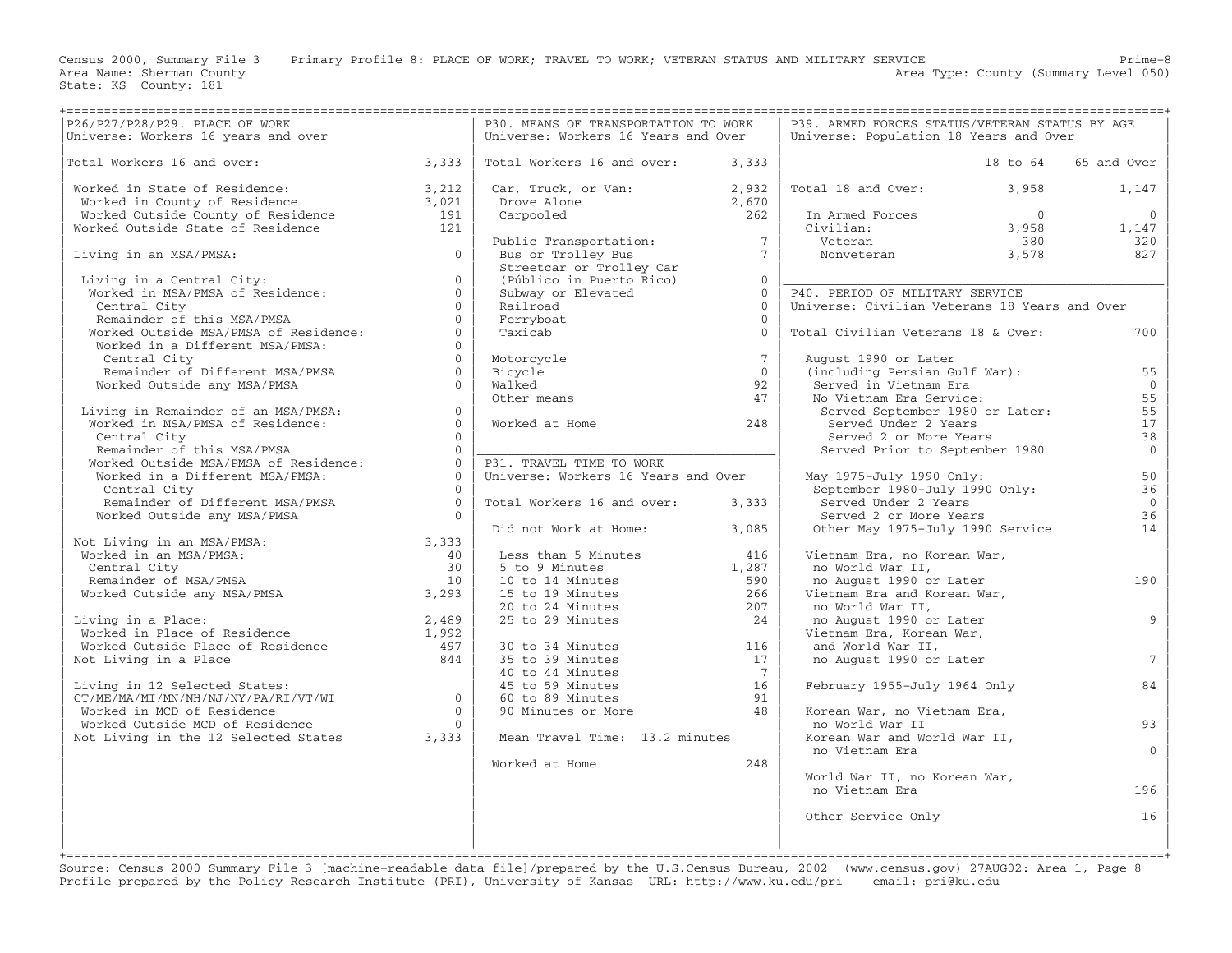Census 2000, Summary File 3 Primary Profile 9: HOUSEHOLD, FAMILY AND PER CAPITA INCOME IN 1999 BY RACE & HISP/LATINO Prime−9 Area Name: Sherman County Area Type: County (Summary Level 050) State: KS County: 181

+===================================================================================================================================================+

| P52/P53/P54/P151A-I/P152A-I/P153A-I. HOUSEHOLD INCOME IN 1999 BY RACE AND HISPANIC/LATINO ORIGIN OF HOUSEHOLDER |          |          |                      |                               |              |                              |                                |                                     |                            |              |                                      |
|-----------------------------------------------------------------------------------------------------------------|----------|----------|----------------------|-------------------------------|--------------|------------------------------|--------------------------------|-------------------------------------|----------------------------|--------------|--------------------------------------|
| Universe: Households                                                                                            |          |          |                      |                               |              |                              |                                |                                     |                            |              |                                      |
|                                                                                                                 | A11      | White    |                      | Black Amer Indian             |              |                              | Nat Hawaiian                   | Other                               | Two or *                   |              | White Alone                          |
|                                                                                                                 | Races    |          | Alone                | /Af Amer /Alaska Nat<br>Alone |              | Asian<br>Alone               | /Pac Isl<br>Alone              | Race<br>Alone                       | More *                     | Hispanic     | not Hisp.                            |
|                                                                                                                 |          | Alone    |                      | 7                             |              | $\Omega$                     | $\Omega$                       | 96                                  | Races *                    | or Latino    | or Latino                            |
| Total Households:                                                                                               | 2,764    | 2,649    | 11                   |                               |              |                              |                                |                                     | $1 *$<br>$0 *$             | 156          | 2,590                                |
| Less than $$10,000$                                                                                             | 260      | 258      | $\mathbf{0}$         | $\mathbf{0}$                  |              | $\mathbf{0}$<br>$\mathbf{0}$ | $\mathbf 0$<br>$\mathbf{0}$    | 2                                   | $0 *$                      | 2<br>17      | 258                                  |
| $$10,000 - $14,999$                                                                                             | 230      | 215      | $\mathbf{0}$         | $\mathbf{0}$                  |              |                              |                                | 15                                  | $\star$                    |              | 213                                  |
| $$15,000 - $19,999$                                                                                             | 249      | 235      | $\mathbf 0$          | $\mathbf 0$                   |              | $\Omega$                     | $\Omega$                       | 14                                  | $\Omega$                   | 14           | 235                                  |
| $$20,000 - $24,999$                                                                                             | 248      | 238      | $\mathbf{0}$         | $\overline{0}$                |              | $\Omega$                     | $\Omega$                       | 9                                   | $1 *$                      | 18           | 229                                  |
| $$25,000 - $29,999$                                                                                             | 233      | 227      | $\Omega$             | $\mathbf{0}$                  |              | $\Omega$                     | $\Omega$                       | 6                                   | $\Omega$<br>$^\star$       | 15           | 218                                  |
| $$30,000 - $34,999$                                                                                             | 288      | 283      | $\mathbf 0$          | $\mathbf{1}$                  |              | $\mathbf{0}$                 | $\mathbf{0}$                   | 4                                   | $\mathbf{0}$<br>$^\star$   | 16           | 272                                  |
| $$35,000 - $39,999$                                                                                             | 186      | 178      | $\mathbf{0}$         | $\overline{0}$                |              | $\Omega$                     | $\mathbf{0}$                   | 8                                   | $\Omega$<br>$^\star$       | 15           | 171                                  |
| $$40,000 - $44,999$                                                                                             | 126      | 104      | $\mathbf{0}$         | $\Omega$                      |              | $\Omega$                     | $\Omega$                       | 22                                  | $\Omega$<br>$^\star$       | 28           | 98                                   |
| $$45,000 - $49,999$                                                                                             | 110      | 102      | $\mathbf 0$          | $\mathbf 0$                   |              | $\mathbf{0}$                 | $\mathbf 0$                    | 8                                   | $\mathbf{0}$<br>$^\star$   | 8            | 102                                  |
| $$50,000 - $59,999$                                                                                             | 289      | 289      | $\mathbf{0}$         | $\mathbf{0}$                  |              | $\Omega$                     | $\mathbf{0}$                   | $\mathbf{0}$                        | $\Omega$<br>$\star$        | 8            | 281                                  |
| $$60,000 - $74,999$                                                                                             | 227      | 216      | 11                   | $\Omega$                      |              | $\Omega$                     | $\Omega$                       | $\Omega$                            | $\Omega$<br>$\star$        | $\Omega$     | 216                                  |
| $$75,000 - $99,999$                                                                                             | 215      | 201      | $\mathbf 0$          | 6                             |              | $\mathbf{0}$                 | $\mathbf{0}$                   | 8                                   | $^\star$<br>0              | $\mathsf{R}$ | 201                                  |
| $$100,000 - $124,999$                                                                                           | 57       | 57       | $\Omega$             | $\Omega$                      |              | $\Omega$                     | $\Omega$                       | $\Omega$                            | $\Omega$<br>$\star$        | 7            | 50                                   |
| $$125,000 - $149,999$                                                                                           | 9        | -9       | $\mathbf{0}$         | $\overline{0}$                |              | $\Omega$                     | $\Omega$                       | $\Omega$                            | $\Omega$<br>$\star$        | $\Omega$     | 9                                    |
| $$150,000 - $199,999$                                                                                           | 22       | 22       | $\mathbf 0$          | $\mathbf 0$                   |              | $\Omega$                     | $\Omega$                       | $\Omega$                            | $\Omega$<br>$\star$        | $\Omega$     | 22                                   |
| \$200,000 or more                                                                                               | 15       | 15       | $\mathbf{0}$         | $\Omega$                      |              | $\Omega$                     | $\mathbf{0}$                   | $\Omega$                            | $\Omega$                   | $\Omega$     | 15                                   |
|                                                                                                                 |          |          |                      |                               |              |                              |                                |                                     |                            |              |                                      |
| Median                                                                                                          | \$32,684 | \$32,528 | \$71,250             | \$75,387                      |              | \$0                          | \$0                            | \$32,500                            | $$23,750*$                 | \$33,000     | \$32,519                             |
| Mean                                                                                                            | \$40,548 | \$40,583 | \$72,491             | \$69,129                      |              |                              |                                | \$34,016                            | $$23,500*$                 | \$37,097     | \$40,547                             |
| Three Universes: Families, Nonfamily Households, All Persons                                                    |          |          |                      | Black Amer Indian             |              | Nat Hawaiian                 | Other                          | Two or *                            |                            |              | White Alone +----------              |
|                                                                                                                 | A11      | White    | /Af Amer /Alaska Nat |                               | Asian        | /Pac Isl                     | Race                           |                                     | More * Hispanic            | not Hisp.    | Nonfamily                            |
|                                                                                                                 | Races    | Alone    | Alone                | Alone                         | Alone        | Alone                        | Alone                          |                                     | Races * or Latino          | or Latino    | Households                           |
| Total Families:                                                                                                 | 1,786    | 1,681    | 11                   | $7\phantom{.0}$               | $\Omega$     |                              | 86<br>$\Omega$                 | $1 *$                               | 146                        | 1,622        | 978                                  |
| Less than $$10,000$                                                                                             | 106      | 102      | $\Omega$             | $\mathbf{0}$                  | $\mathbf{0}$ |                              | $\mathbf{0}$<br>$\overline{4}$ | $\mathbf{0}$<br>$\star$             | 4                          | 102          | 175                                  |
| $$10,000 - $14,999$                                                                                             | 64       | 49       | $\mathbf{0}$         | $\mathbf 0$                   | $\mathbf{0}$ |                              | 0<br>15                        | $\mathbf{0}$                        | $\star$<br>17              | 47           | 155                                  |
| $$15,000 - $19,999$                                                                                             | 110      | 98       | $\Omega$             | $\Omega$                      | $\Omega$     |                              | $\Omega$<br>12                 | $0 *$                               | 12                         | 98           | 137                                  |
| $$20,000 - $24,999$                                                                                             | 135      | 114      | $\mathbf{0}$         | $\mathbf{0}$                  | $\mathbf{0}$ |                              | $\mathbf{0}$<br>20             | $1 *$                               | 29                         | 105          | 134                                  |
| $$25,000 - $29,999$                                                                                             | 147      | 141      | $\mathbf{0}$         | $\mathbf{0}$                  | $\mathbf{0}$ |                              | $\mathbf{0}$<br>6              | $\Omega$<br>$\star$                 | 15                         | 132          | 86                                   |
| $$30,000 - $34,999$                                                                                             | 193      | 190      | $\Omega$             | $\mathbf{1}$                  | $\Omega$     |                              | 2<br>$\Omega$                  | $0 *$                               | 14                         | 179          | 103                                  |
| $$35,000 - $39,999$                                                                                             | 154      | 154      | $\mathbf 0$          | $\Omega$                      | $\Omega$     |                              | $\Omega$<br>$\mathbf 0$        | $\Omega$                            | $\star$<br>$7\phantom{.0}$ | 147          | 22                                   |
| $$40,000 - $44,999$                                                                                             | 99       | 77       | 11                   | $\mathbf{0}$                  | $\mathbf{0}$ |                              | 11<br>$\mathbf{0}$             | $\Omega$                            | $\star$<br>17              | 71           | 38                                   |
| $$45,000 - $49,999$                                                                                             | 106      | 98       | $\Omega$             | $\Omega$                      | $\Omega$     |                              | $\Omega$<br>8                  | $\Omega$                            | $\star$<br>8               | 98           | 17                                   |
| $$50,000 - $59,999$                                                                                             | 234      | 234      | $\mathbf{0}$         | $\mathbf{0}$                  | $\mathbf{0}$ |                              | $\mathbf{0}$<br>$\mathbf{0}$   | $\mathbf{0}$<br>$\star$             | 8                          | 226          | 36                                   |
| $$60,000 - $74,999$                                                                                             | 164      | 164      | $\mathbf{0}$         | $\mathbf{0}$                  | $\mathbf{0}$ |                              | $\mathbf{0}$<br>$\mathbf{0}$   | $\Omega$<br>$\star$                 | $\Omega$                   | 164          | 31                                   |
| $$75,000 - $99,999$                                                                                             | 190      | 176      | $\Omega$             | 6                             | $\Omega$     |                              | 8<br>$\Omega$                  | $\Omega$                            | $\star$<br>$\mathsf{R}$    | 176          | 25                                   |
| $$100,000 - $124,999$                                                                                           | 51       | 51       | $\mathbf 0$          | 0                             | $\mathbf{0}$ |                              | $\mathbf{0}$<br>$\mathbf{0}$   | $\mathbf{0}$<br>$\star$             | $\overline{7}$             | 44           | 6                                    |
| $$125,000 - $149,999$                                                                                           | 9        | 9        | $\mathbf{0}$         | $\mathbf{0}$                  | $\mathbf{0}$ |                              | $\mathbf{0}$<br>$\Omega$       | $\Omega$<br>$\star$                 | $\Omega$                   | 9            | $\overline{0}$                       |
| $$150,000 - $199,999$                                                                                           | 9        | 9        | $\Omega$             | $\Omega$                      | $\Omega$     |                              | $\Omega$<br>$\Omega$           | $\Omega$<br>$\star$                 | $\Omega$                   | 9            | 13                                   |
| \$200,000 or more                                                                                               | 15       | 15       | $\mathbf{0}$         | $\mathbf{0}$                  | $\Omega$     |                              | $\mathbf{0}$<br>$\mathbf{0}$   | $\mathbf{0}$<br>$\star$             | $\Omega$                   | 15           | $\mathbf 0$                          |
|                                                                                                                 |          |          |                      |                               |              |                              |                                | $\star$                             |                            |              |                                      |
| Family Median                                                                                                   | \$38,824 | \$39,449 | \$41,250             | \$75,387                      | \$0          |                              | \$0<br>\$24,000                | $$23,750*$                          | \$28,333                   | \$40,156     | N/A                                  |
| Family Mean                                                                                                     | \$46,981 | N/A      | N/A                  | N/A                           | N/A          | N/A                          | N/A                            | $N/A$ *                             | N/A<br>$\star$             | N/A          | N/A                                  |
| NonFamily Median                                                                                                | N/A      | \$20,506 | \$0                  | \$0                           | \$0          |                              | \$0<br>\$35,938                | $$0*$                               | \$35,938                   | \$20,506     | \$20,655                             |
| NonFamily Mean                                                                                                  | N/A      | N/A      | N/A                  | N/A                           | N/A          | N/A                          | N/A                            | $N/A$ *                             | N/A                        | N/A          | \$26,800                             |
|                                                                                                                 |          |          |                      |                               |              |                              |                                |                                     |                            |              |                                      |
| Per Capita-All Pers                                                                                             | \$16,761 | \$17,201 | \$19,220             | \$11,470                      | \$0          |                              | \$0<br>\$11,150                | $$3,333*$<br>====================== | \$9,476                    | \$17,511     | N/A<br>============================= |

Source: Census 2000 Summary File 3 [machine−readable data file]/prepared by the U.S.Census Bureau, 2002 (www.census.gov) 27AUG02: Area 1, Page 9 Profile prepared by the Policy Research Institute (PRI), University of Kansas URL: http://www.ku.edu/pri email: pri@ku.edu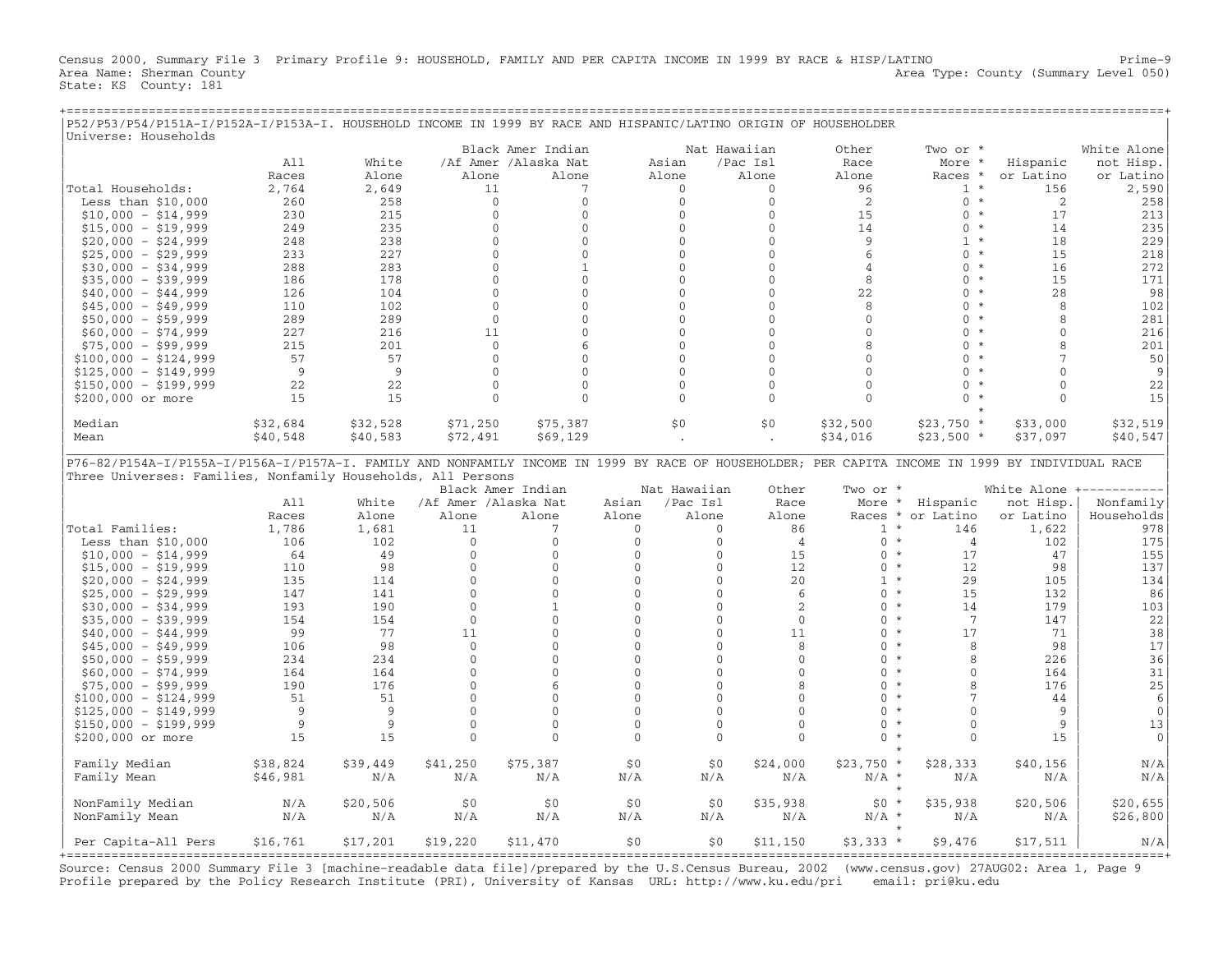Census 2000, Summary File 3 Primary Profile 10: SOURCE OF INCOME, EARNINGS; POVERTY STATUS OF PERSONS BY RACE/HISPANIC Prime−10 Area Type: County (Summary Level 050) Area Name: Sherman County<br>State: KS County: 181

| P58-P75. SOURCE OF HOUSEHOLD INCOME IN 1999                                      |                         |              | P85/PCT47. MEDIAN EARNINGS IN 1999            |                      |         |                           |                            |              |                          |                | PCT50. RATIO OF INCOME IN 1999 TO POVERTY LEVEL BY AGE |
|----------------------------------------------------------------------------------|-------------------------|--------------|-----------------------------------------------|----------------------|---------|---------------------------|----------------------------|--------------|--------------------------|----------------|--------------------------------------------------------|
| Nine Universes: Households with Income from                                      |                         |              | Univ.: Population 16 and Over with Earnings   |                      |         |                           |                            |              |                          |                | Univ: Population for Whom Poverty Status is Determined |
|                                                                                  | Each Specified Source   |              |                                               |                      |         |                           |                            |              |                          |                |                                                        |
|                                                                                  |                         |              |                                               |                      |         | -Median Earnings in 1999- |                            |              | Under 5                  | 5 to 11        | 12 to 17                                               |
|                                                                                  | Households              | Mean         |                                               | Worked Full-time     |         |                           |                            |              |                          |                |                                                        |
|                                                                                  | with                    | from         |                                               | Year-round           |         | Total                     | Total Universe:            |              | 414                      | 630            | 611                                                    |
|                                                                                  | Source                  | Source       |                                               |                      |         |                           | Under 0.50                 |              | 38                       | 39             | 21                                                     |
|                                                                                  |                         |              | Both Sexes:                                   | \$25,685             |         | \$17,949                  | $0.50 - 0.74$              |              | 51                       | 33             | 45                                                     |
| Earnings                                                                         | 2,215                   | \$39,925     | Male                                          | \$28,012             |         | \$22,183                  | $0.75 - 0.99$              |              | $7\overline{ }$          | 37             | 13                                                     |
|                                                                                  |                         |              | Female                                        | \$20,927             |         | \$12,815                  | $1.00 - 1.24$              |              | 38                       | 64             | 56                                                     |
| Wages or Salary                                                                  | 2,018                   | \$38,178     |                                               |                      |         |                           | $1.25 - 1.49$              |              | 32                       | 45             | 38                                                     |
|                                                                                  |                         |              | P88. RATIO OF INCOME IN 1999 TO POVERTY LEVEL |                      |         |                           | $1.50 - 1.74$              |              | 19                       | 42             | 55                                                     |
| Self Employment                                                                  | 619                     | \$18,400     | Universe: Population for Whom Poverty         |                      |         |                           | $1.75 - 1.84$              |              | $\Omega$                 | 2.0            | 13                                                     |
|                                                                                  |                         |              |                                               | Status is Determined |         |                           | $1.85 - 1.99$              |              | 25                       | 28             | 11                                                     |
| Interest, Dividends,                                                             |                         |              |                                               |                      |         | Cumulative                | $2.00$ & over              |              | 204                      | 322            | 359                                                    |
| or Net Rental                                                                    | 1,176                   | \$5,508      |                                               |                      | Persons | Percent                   |                            |              |                          |                |                                                        |
|                                                                                  |                         |              |                                               |                      |         |                           |                            |              | 18 to 44                 |                | 45 to 64 65 and Over                                   |
| Social Security                                                                  | 873                     | \$11,488     | Total Universe:                               |                      | 6,690   | 100.0%                    |                            |              |                          |                |                                                        |
|                                                                                  |                         |              | Under 0.50                                    |                      | 355     | 5.3%                      | Total Universe:            |              | 2,389                    | 1,557          | 1,089                                                  |
|                                                                                  |                         |              |                                               |                      | 307     | 9.9%                      | Under 0.50                 |              | 183                      | 52             |                                                        |
| Supplemental                                                                     |                         |              | $0.50 - 0.74$                                 |                      |         |                           |                            |              |                          |                | 22                                                     |
| Security (SSI)                                                                   | 89                      | \$5,640      | $0.75 - 0.99$                                 |                      | 201     | 12.9%                     | $0.50 - 0.74$              |              | 113                      | 26             | 39                                                     |
|                                                                                  |                         |              | $1.00 - 1.24$                                 |                      | 387     | 18.7%                     | $0.75 - 0.99$              |              | 106                      | 20             | 18                                                     |
| Public Assistance                                                                | 71                      | \$4,270      | $1.25 - 1.49$                                 |                      | 428     | 25.1%                     | $1.00 - 1.24$              |              | 143                      | 46             | 40                                                     |
|                                                                                  |                         |              | $1.50 - 1.74$                                 |                      | 354     | 30.4%                     | $1.25 - 1.49$              |              | 186                      | 50             | 77                                                     |
| Retirement                                                                       | 307                     | \$12,554     | $1.75 - 1.84$                                 |                      | 122     | 32.2%                     | $1.50 - 1.74$              |              | 130                      | 54             | 54                                                     |
|                                                                                  |                         |              | $1.85 - 1.99$                                 |                      | 238     | 35.8%                     | $1.75 - 1.84$              |              | 50                       | $\overline{3}$ | 36                                                     |
| Other Types                                                                      | 372                     | \$6,656      | $2.00$ & over                                 |                      | 4,298   | 100.0%                    | $1.85 - 1.99$              |              | 100                      | 19             | 55                                                     |
|                                                                                  |                         |              |                                               |                      |         |                           | $2.00$ & over              |              | 1,378                    | 1,287          | 748                                                    |
|                                                                                  |                         |              |                                               |                      |         |                           |                            |              |                          |                |                                                        |
| P87/P159A-I. POVERTY STATUS IN 1999 BY AGE BY RACE AND HISPANIC OR LATINO ORIGIN |                         |              |                                               |                      |         |                           |                            |              |                          |                |                                                        |
| Universe: Population for Whom Poverty Status is Determined                       |                         |              |                                               |                      |         |                           |                            |              |                          |                |                                                        |
|                                                                                  |                         |              |                                               |                      |         | $---$ Black/African $---$ |                            |              | -- American Indian/--    |                |                                                        |
|                                                                                  | $----$ All Races $----$ |              | $---$ White Alone $---$                       |                      |         | American Alone            |                            |              | Alaska Native Alone      |                | $--- A {\bf s}$ Asian Alone $---$                      |
|                                                                                  | Below                   | Above        | Below                                         | Above                |         | Below                     | Above                      | Below        | Above                    | Below          | Above                                                  |
|                                                                                  |                         |              |                                               |                      |         |                           |                            |              |                          |                |                                                        |
| Total Universe:                                                                  | 863                     | 5,827        | 717                                           | 5,525                |         | $\mathbf{0}$              | 25                         | 6            | 31                       | $\Omega$       |                                                        |
| Under 5 Years                                                                    | 96                      | 318          | 72                                            | 290                  |         | $\Omega$                  | $\Omega$                   | $\mathbf{1}$ | 2                        | $\cap$         | $\Omega$                                               |
| 5 Years                                                                          | 32                      | 66           | 31                                            | 52                   |         | $\Omega$                  | $\Omega$                   | $\mathbf{1}$ | $\Omega$                 | $\Omega$       | $\mathbf{0}$                                           |
| 6 to 11 Years                                                                    | 77                      | 455          | 63                                            | 429                  |         | $\Omega$                  | $\Omega$                   | 3            | 8                        | $\Omega$       | $\mathbf{0}$                                           |
| 12 to 17 Years                                                                   | 79                      | 532          | 33                                            | 506                  |         | $\Omega$                  | $\overline{0}$             | $\Omega$     | $\Omega$                 | $\bigcap$      | $\Omega$                                               |
| 18 to 64 Years                                                                   | 500                     | 3,446        | 439                                           | 3,240                |         | $\mathbf{0}$              | 25                         | $\mathbf{1}$ | 19                       | $\Omega$       | $\Omega$                                               |
| 65 to 74 Years                                                                   | 56                      | 520          | 56                                            | 518                  |         | $\Omega$                  | $\Omega$                   | $\Omega$     | $\overline{2}$           | $\Omega$       | $\Omega$                                               |
| 75 Years & Over                                                                  | 23                      | 490          | 23                                            | 490                  |         | $\Omega$                  | $\Omega$                   | $\bigcap$    | $\Omega$                 | $\Omega$       | $\Omega$                                               |
|                                                                                  |                         |              |                                               |                      |         |                           |                            |              |                          |                |                                                        |
|                                                                                  |                         |              |                                               |                      |         |                           |                            |              |                          |                |                                                        |
|                                                                                  | Native Hawaiian & Other |              |                                               |                      |         |                           |                            |              |                          |                | $---$ White Alone $---$                                |
|                                                                                  | Pacific Islander Alone  |              | -- Other Race Alone --                        |                      |         | -- Two or More Races --   |                            |              | * - Hispanic or Latino - |                | not Hispanic or Latino                                 |
|                                                                                  | Below                   | Above        | Below                                         | Above                |         | Below                     | Above<br>$\star$           | Below        | Above                    | Below          | Above                                                  |
|                                                                                  |                         |              |                                               |                      |         |                           |                            |              |                          |                |                                                        |
| Total Universe:                                                                  | $\Omega$                | $\Omega$     | 129                                           | 196                  |         | 11                        | $\star$<br>50              | 173          | 425                      | 689            | 5,331                                                  |
| Under 5 Years                                                                    | $\Omega$                | $\Omega$     | 18                                            | 14                   |         | 5                         | 12 <sup>°</sup><br>$\star$ | 33           | 57                       | 63             | 259                                                    |
| 5 Years                                                                          | $\Omega$                | $\Omega$     | $\Omega$                                      | 14                   |         | $\Omega$                  | $\star$<br>$\Omega$        | 1            | 14                       | 31             | 52                                                     |
| 6 to 11 Years                                                                    | $\mathbf{0}$            | $\mathbf{0}$ | 5                                             | 9                    |         | 6                         | $\star$<br>9               | 14           | 61                       | 63             | 386                                                    |
| 12 to 17 Years                                                                   | $\Omega$                | $\Omega$     | 46                                            | 18                   |         | $\Omega$                  | 8<br>$\star$               | 47           | 39                       | 32             | 493                                                    |
| 18 to 64 Years                                                                   | $\mathbf{0}$            | $\mathbf{0}$ | 60                                            | 141                  |         | $\mathbf{0}$              | $\star$<br>21              | 78           | 240                      | 421            | 3,145                                                  |
| 65 to 74 Years                                                                   | $\Omega$                | $\Omega$     | $\Omega$                                      | $\bigcap$            |         | $\Omega$                  | $\Omega$<br>$\star$        | $\bigcap$    | 14                       | 56             | 506                                                    |
|                                                                                  |                         |              |                                               |                      |         |                           |                            |              |                          |                |                                                        |
| 75 Years & Over                                                                  | $\mathbf{0}$            | $\Omega$     | $\Omega$                                      | $\Omega$             |         | $\Omega$                  | $\star$<br>$\Omega$        | $\Omega$     | $\Omega$                 | 23             | 490                                                    |

Source: Census 2000 Summary File 3 [machine−readable data file]/prepared by the U.S.Census Bureau, 2002 (www.census.gov) 27AUG02: Area 1, Page 10 Profile prepared by the Policy Research Institute (PRI), University of Kansas URL: http://www.ku.edu/pri email: pri@ku.edu